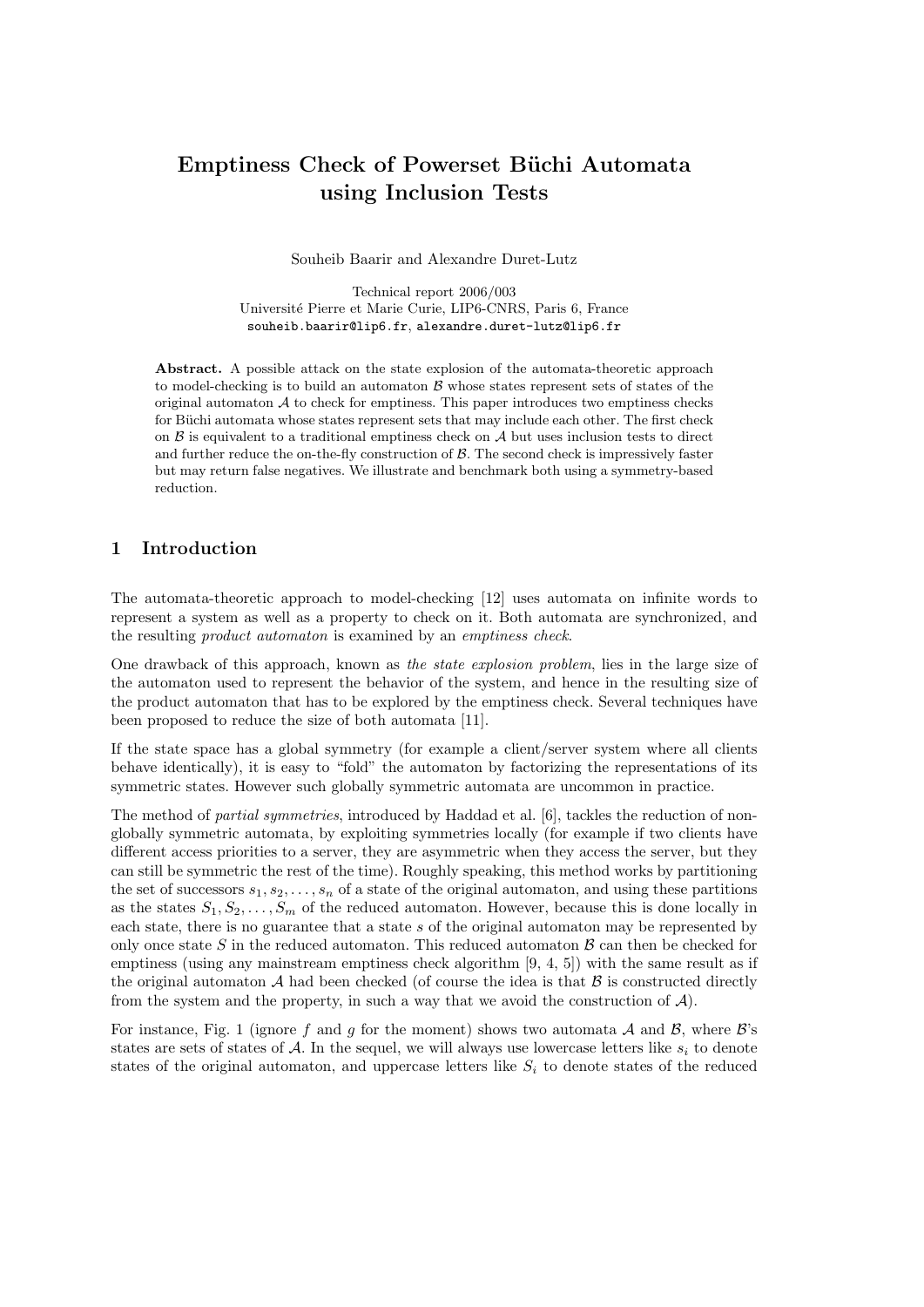

**Fig. 1.** An example of powerset automaton B for an automaton A, with  $\mathcal{F}_A = \mathcal{F}_B = \{f, g\}$ .

automaton (which are sets of states). Some states of  $A$  may appear in several states of  $B$ , and most importantly a state of B may even be a subset of another state of B (e.g.,  $S_4 \subseteq S_1$ ).

As such, this method may well construct a "reduced" automaton that has more states that the original automaton! Indeed, if we call A the original automaton and  $\mathcal{Q}_A$  its set of states, this technique constructs an automaton B where  $\mathcal{Q}_B \subseteq 2^{\mathcal{Q}_A}$  and may have at worst  $2^{|\mathcal{Q}_A|}$  states. However in many practical cases we still have  $|Q_B| < |Q_A|$ .

Usually the state space is constructed on-the-fly during the emptiness check, and we show that during this emptiness check it is possible to perform *inclusion tests* to limit the number of constructed states, further reducing the complexity of the verification. Because this idea can be useful in general (i.e., not only to symmetries), we present this new emptiness check in a general framework of powerset automata.

Section 2 defines these automata formally, and proposes a set of 5 properties tying  $A$  to  $B$  that are sufficient to ensure that both automata are equivalent with respect to their emptiness. Section 3 presents our emptiness check algorithm for such automata. Basically such algorithm may answer "empty" or "not empty". Section 4 shows a small modification that leads to a faster algorithm that can answer "empty" or "I don't know", and Section 5 briefly discusses how to generate counterexamples. The definitions and algorithms presented in the aforementioned sections are abstract in the sense that they do not presume how  $\beta$  was constructed from  $\mathcal{A}$ : in Section 6 we adapt the technique of Haddad et al.  $[6]$  to show how to construct a  $\beta$  using symmetries, and we prove that this construction satisfies the requirements of our algorithm. We benchmark this construction in Section 7 and show that although theoretically the algorithm may still explore  $2^{|\mathcal{Q}_\mathcal{A}|}$  states in the worst case, in practice it improves the state space size by a good factor.

## 2 Definitions

We start with the definition of the automata we manipulate. We use structures that look like Generalized Büchi Automata, but without atomic propositions and with acceptance conditions on transitions. In the automata-theoretic approach, atomic propositions are only used for the computation of the synchronized product and can be ignored after this operation: the emptiness check algorithm does not need them. Putting acceptance conditions on transitions rather than on states is motivated by the fact that it is more generic: state-based acceptance conditions can be converted to transition-based acceptance conditions without adding states or transitions, while the converse is not true.

**Definition 1** (UTGBA). An Unlabelled Transition-based Generalized Büchi Automaton (UT- $GBA$ ) is a Büchi automaton without any atomic propositions, but with generalized acceptance conditions on transitions. It is a tuple  $A = \langle Q_A, Q_A^0, \mathcal{F}_A, \Delta_A \rangle$  where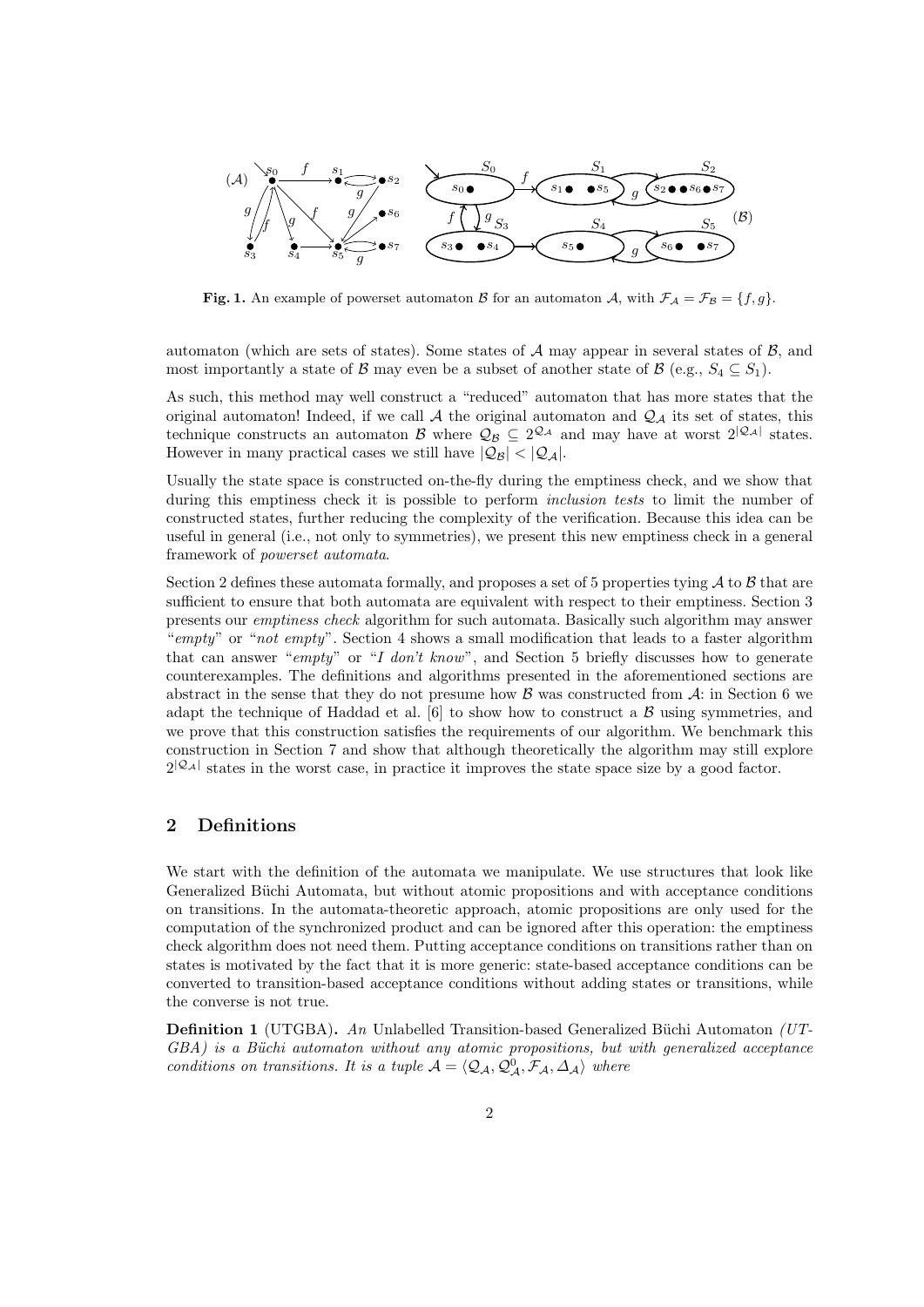- $\mathcal{Q}_A$  is a finite set of elements called states,
- $\mathcal{Q}_{\mathcal{A}}^{0} \subseteq \mathcal{Q}_{\mathcal{A}}$  is a set of initial states,
- $\mathcal{F}_{\mathcal{A}}$  is a finite set of elements called acceptance conditions,
- $\Delta_A \subseteq Q_A \times 2^{\mathcal{F}_A} \times Q_A$  is the transition relation, where each transition carries a (possibly empty) set of acceptance conditions of  $\mathcal{F}_{\mathcal{A}}$ .

**Definition 2** (Reachable states). Let  $\mathcal{A} = \langle \mathcal{Q}_\mathcal{A}, \mathcal{Q}_\mathcal{A}^0, \mathcal{F}_\mathcal{A}, \Delta_\mathcal{A} \rangle$  be a UTGBA. A state s is reachable if  $s \in \mathcal{Q}_{\mathcal{A}}^0$  or if there exists a finite sequence  $\langle s_0, F_0, s_1 \rangle \langle s_1, F_1, s_2 \rangle \cdots \langle s_{n-1}, F_{n-1}, s_n \rangle$  of transitions of  $\Delta_A$ , starting at an initial state  $s_0 \in \mathcal{Q}^0_A$ , and ending on state  $s_n = s$ . We denote Reach $(A)$  the set of all reachable states of  $A$ .

**Definition 3** (Run & accepting run). Let A be a UTGBA as above. A run of A is an infinite sequence  $\langle s_0, F_0, s_1\rangle \langle s_1, F_1, s_2\rangle \cdots$  of transitions of  $\Delta_{\mathcal{A}}$ , starting at an initial state  $s_0 \in \mathcal{Q}_{\mathcal{A}}^0$ . A run is accepting if  $\forall f \in \mathcal{F}_\mathcal{A}, \forall i \geqslant 0, \exists j \geqslant i$ , such that  $f \in F_j$ , i.e., if its transitions are labelled by each acceptance condition infinitely often.

We denote  $\text{Run}(\mathcal{A})$  and  $\text{Acc}(\mathcal{A})$  the set of all runs and the set of all accepting runs of  $\mathcal{A}$ .

For  $\sigma = \sigma(0)\sigma(1)\sigma(2)\cdots \in \text{Run}(\mathcal{A})$ , we denote  $\sigma_{\text{in}}(i)$ ,  $\sigma_{\text{acc}}(i)$ , and  $\sigma_{\text{out}}(i)$  the source, the acceptance condition, and the destination of the i<sup>th</sup> transition of  $\sigma$ , in other words  $\sigma(i)$  $\langle \sigma_{\text{in}}(i), \sigma_{\text{occ}}(i), \sigma_{\text{out}}(i)\rangle$ . Finally we denote  $\sigma^i$  the suffix of  $\sigma$  starting after the i<sup>th</sup> transition, that is:  $\sigma^i = \sigma(i)\sigma(i+1)\sigma(i+2)\cdots$ .

For instance on Fig. 1, B accepts only one run:  $Acc(B) = \{S_0S_3S_0S_3S_0S_3\ldots\}$ .

An emptiness check tells whether Acc is empty, and here we are interested in an equivalence relation between automata that is solely based on the result of this operation.

Definition 4 (Emptiness-equivalence). Two UTGBAs A and B are ξ-equivalent iff either both automata have an accepting run, or none have.

$$
\mathcal{A} \stackrel{\xi}{\equiv} \mathcal{B} \quad \text{iff} \quad \text{Acc}(\mathcal{A}) = \emptyset \iff \text{Acc}(\mathcal{B}) = \emptyset
$$

Now we propose a set of 5 properties that link two UTGBA  $\mathcal A$  and  $\mathcal B$  such that the states of B are sets of states of A, and B is  $\xi$ -equivalent to A. The idea is that if we know a method to construct a  $\beta$  that verifies these sufficient conditions, we can run the emptiness check on  $\beta$  and avoid constructing  $A$ . These properties hold in the example of Fig. 1.

**Definition 5** ( $\wp$ -UTGBA). Let  $\mathcal{A} = \langle \mathcal{Q}_{\mathcal{A}}, \mathcal{Q}_{\mathcal{A}}^0, \mathcal{F}_{\mathcal{A}}, \Delta_{\mathcal{A}} \rangle$  and  $\mathcal{B} = \langle \mathcal{Q}_{\mathcal{B}}, \mathcal{Q}_{\mathcal{B}}^0, \mathcal{F}_{\mathcal{B}}, \Delta_{\mathcal{B}} \rangle$  be two UTGBAs. B is a  $\wp$ -UTGBA (powerset UTGBA) over A if it satisfies the following properties:

$$
\mathcal{Q}_{\mathcal{B}} \subseteq 2^{\mathcal{Q}_{\mathcal{A}}} \setminus \{\emptyset\} \tag{1}
$$

$$
\mathcal{F}_{\mathcal{B}} = \mathcal{F}_{\mathcal{A}} \tag{2}
$$

$$
\bigcup_{\in Q^0_{\mathcal{A}}} S = \mathcal{Q}^0_{\mathcal{A}} \tag{3}
$$

 $\forall \langle s, F, s' \rangle \in \Delta_{\mathcal{A}}, \ \forall S \in \text{Reach}(\mathcal{B}),$ 

$$
s \in S \implies \exists S' \in \mathcal{Q}_B \text{ such that } s' \in S', \text{ and } \langle S, F, S' \rangle \in \mathcal{\Delta}_B \tag{4}
$$

$$
\forall \langle S, F, S' \rangle \in \Delta_{\mathcal{B}}, \forall s' \in S', \exists s \in S, \text{ such that } \langle s, F, s' \rangle \in \Delta_{\mathcal{A}} \tag{5}
$$

**Proposition 1.** Let  $A = \langle Q_A, Q_A^0, \mathcal{F}_A, \Delta_A \rangle$  and  $B = \langle Q_B, Q_B^0, \mathcal{F}_B, \Delta_B \rangle$  be two UTGBAs such that B is a  $\wp$ -UTGBA over A. Then  $\mathcal{A} \stackrel{\xi}{=} \mathcal{B}$ .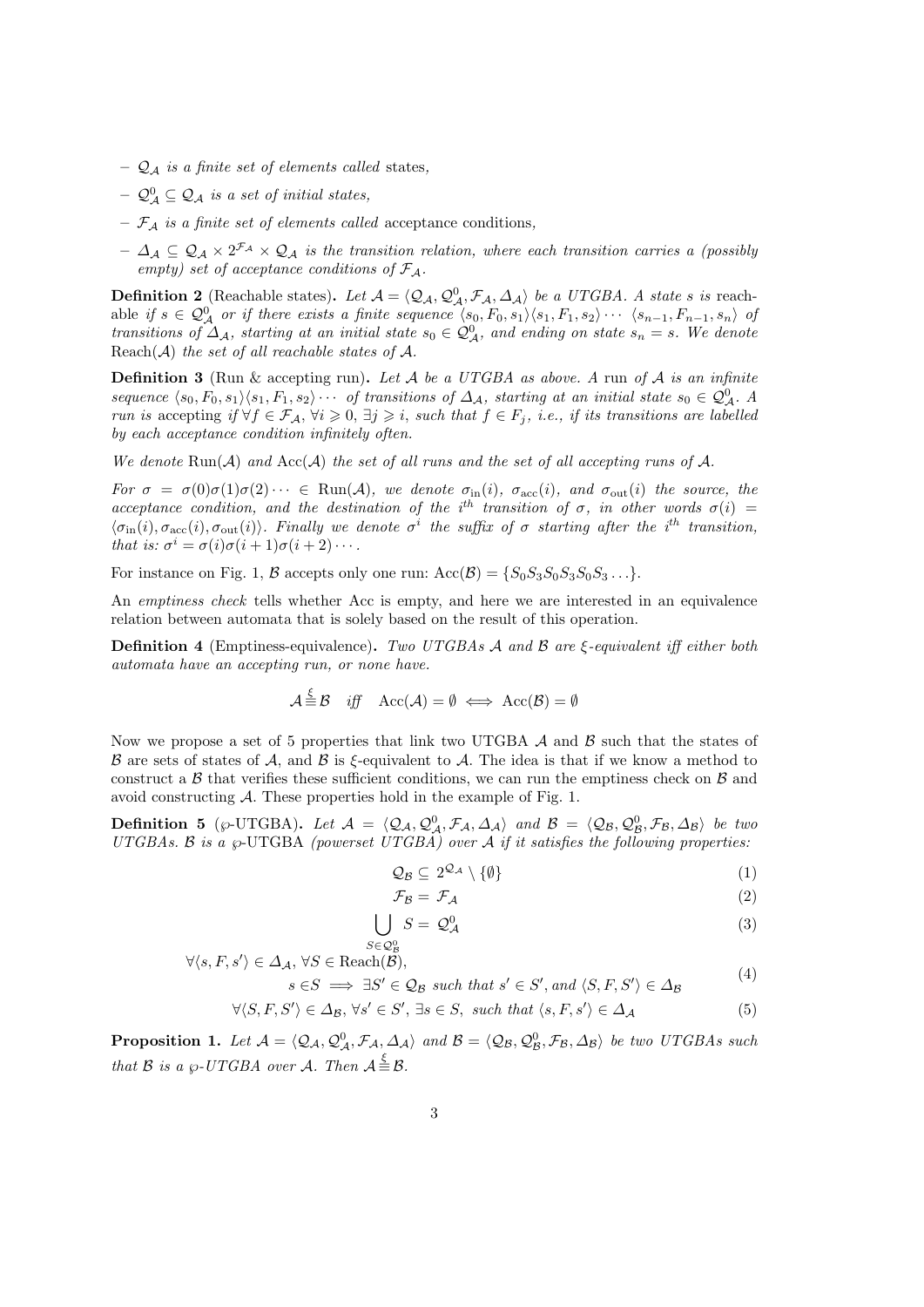*Proof.* We want to show that  $\exists \sigma \in Acc(\mathcal{A}) \iff \exists \sigma' \in Acc(\mathcal{B})$ .

 $(\implies)$  Let  $\sigma = \langle s_0, F_0, s_1 \rangle \langle s_1, F_1, s_2 \rangle \cdots \in Acc(\mathcal{A})$ . Since  $s_0 \in \mathcal{Q}_{\mathcal{A}}^0$  we can use (3) and find an  $S_0 \in \mathcal{Q}_{\mathcal{B}}^0$  such that  $s_0 \in S_0$ . Since  $S_0$  is reachable in  $\mathcal{B}$  and contains  $s_0$ , we can use (4) to find an  $S_1 \in \mathcal{Q}_\mathcal{B}$  such that  $s_1 \in S_1$  and  $\langle S_0, F_0, S_1 \rangle \in \Delta_\mathcal{B}$ . Likewise, because  $S_1$  is reachable in  $\mathcal{B}$ and contains  $s_1$  by construction, we can use (4) again to find an  $S_2 \in \mathcal{Q}_\mathcal{B}$  such that  $s_2 \in S_1$  and  $\langle S_1, F_1, S_2 \rangle \in \Delta_{\mathcal{B}}$ . Iterating (4) we can construct a sequence  $\sigma' = \langle S_0, F_0, S_1 \rangle \langle S_1, F_1, S_2 \rangle \cdots \in$ Run(B) such that  $s_i \in S_i$  for all i. Since  $\mathcal{F}_{\mathcal{B}} = \mathcal{F}_{\mathcal{A}}(2)$  and  $\sigma'$  visits each acceptance condition as often as  $\sigma, \sigma' \in Acc(\mathcal{B})$ .

 $(\Leftarrow)$  Let  $\sigma' = \langle S_0, F_0, S_1 \rangle \langle S_1, F_1, S_2 \rangle \cdots \in Acc(\mathcal{B})$ . Let's build a tree whose nodes (except the root) are states of A. Let's call  $\perp$  the root of the tree at depth 0. The nodes of depth  $n > 0$ are exactly the states in  $S_{n-1}$ . The father s of any node s' at depth  $n > 1$  is chosen among the nodes of depth  $n-1$  such that  $\langle s, F_{n-1}, s' \rangle \in \Delta_{\mathcal{A}}$ ; (5) guarantees that such a node s exists. The father of any node at depth 1 is  $\perp$ . All edges of this tree, expect those leaving the root node, correspond to transitions of  $\Delta_A$ .

The set of nodes at depth  $n > 0$  is a subset of  $\mathcal{Q}_A$ , which is finite, so although this tree is infinite it has a finite degree. By König's lemma it contains an infinite branch. The sequence constructed by following the edges of this infinite branch and ignoring the first edge (leaving  $\perp$ )  $\langle s_0, F_0, s_1\rangle \langle s_1, F_1, s_2\rangle \cdots$  is an accepting run of A. Indeed it is a run of A  $(s_0 \in \mathcal{Q}^0_{\mathcal{A}})$  that visits each acceptance conditions as often as  $\sigma'$ .  $\Box$ 

We now develop two propositions that introduce the emptiness check algorithm. Both propositions use the following notation.

**Definition 6** (Substitution of initial states). Let  $\mathcal{A} = \langle \mathcal{Q}, \mathcal{Q}^0, \mathcal{F}, \Delta \rangle$  be a UTGBA, and  $T \subseteq \mathcal{Q}$ a set of states of A. We denote  $A[T]$  the automaton sharing the same structure as A but using the set T as initial states. In other words  $\mathcal{A}[T] = \langle \mathcal{Q}, T, \mathcal{F}, \Delta \rangle$ .

The next proposition can be observed on Fig. 1: since no run that traverses state  $S_1$  is accepting, then neither are the runs that traverse state  $S_4$  because  $S_4 \subseteq S_1$ .

**Proposition 2.** Let  $\mathcal{B} = \langle \mathcal{Q}_{\mathcal{B}}, \mathcal{Q}_{\mathcal{B}}^0, \mathcal{F}, \Delta_{\mathcal{B}} \rangle$  be a  $\wp$ -UTGBA over  $\mathcal{A} = \langle \mathcal{Q}_{\mathcal{A}}, \mathcal{Q}_{\mathcal{A}}^0, \mathcal{F}, \Delta_{\mathcal{A}}, \rangle$  and consider two states T and D of  $\mathcal{Q}_\mathcal{B}$  such that  $D \subseteq T$ . We have

$$
Acc(\mathcal{B}[\{T\}]) = \emptyset \implies Acc(\mathcal{B}[\{D\}]) = \emptyset
$$

*Proof.* We prove the contraposition:  $Acc(\mathcal{B}[\{D\}) \neq \emptyset \implies Acc(\mathcal{B}[\{T\}]) \neq \emptyset$ . Consider  $\sigma =$  $\langle D_0, F_0, D_1 \rangle \langle D_1, F_1, D_2 \rangle \cdots \in \text{Acc}(\mathcal{B}[\{D\}])$ . Using (5) in the same way as we did in the proof of the  $(\Leftarrow)$  part of proposition 1, we can find a sequence  $\sigma' = \langle d_0, F_0, d_1 \rangle \langle d_1, F_1, d_2 \rangle \cdots$  such that  $\forall i \geqslant 0, d_i \in D_i$ . Consider the first transition of  $\sigma' : \langle d_0, F_0, d_1 \rangle$ . Since  $D \subseteq T$ , we have  $d_0 \in T$ , therefore we can apply proposition (4) to find a set  $T_1$  such that  $d_1 \in T_1$  and  $\langle T, F, T_1 \rangle \in \Delta_B$ . Then because  $d_1 \in T_1$  we can apply proposition (4) again to find  $\langle T_1, F, T_2 \rangle \in \Delta_B$ . And iterating this operation we construct an accepting run  $\sigma'' = \langle T, F_0, T_1 \rangle \langle T_1, F_1, T_2 \rangle \cdots$  of  $\mathcal{B}[\{T\}]$ .  $\Box$ 

The following proposition allows us to split a transition  $\langle R, F, T \rangle$  into a set of transitions  $\langle R, F, T_1 \rangle, \ldots, \langle R, F, T_n \rangle$  with  $T_1 \cup \cdots \cup T_n = T$ , while preserving  $\xi$ -equivalence. Doing so might require adding new states and transitions to the automaton. Basically we want to substitute  $T$ by an automaton C that has  $T_1, \ldots, T_n$  as initial states, and that is  $\xi$ -equivalent to  $\mathcal{A}[T]$ . Fig. 2 illustrates this proposition. It will prove useful to apply such a decomposition if some  $T_i$  states have already been visited.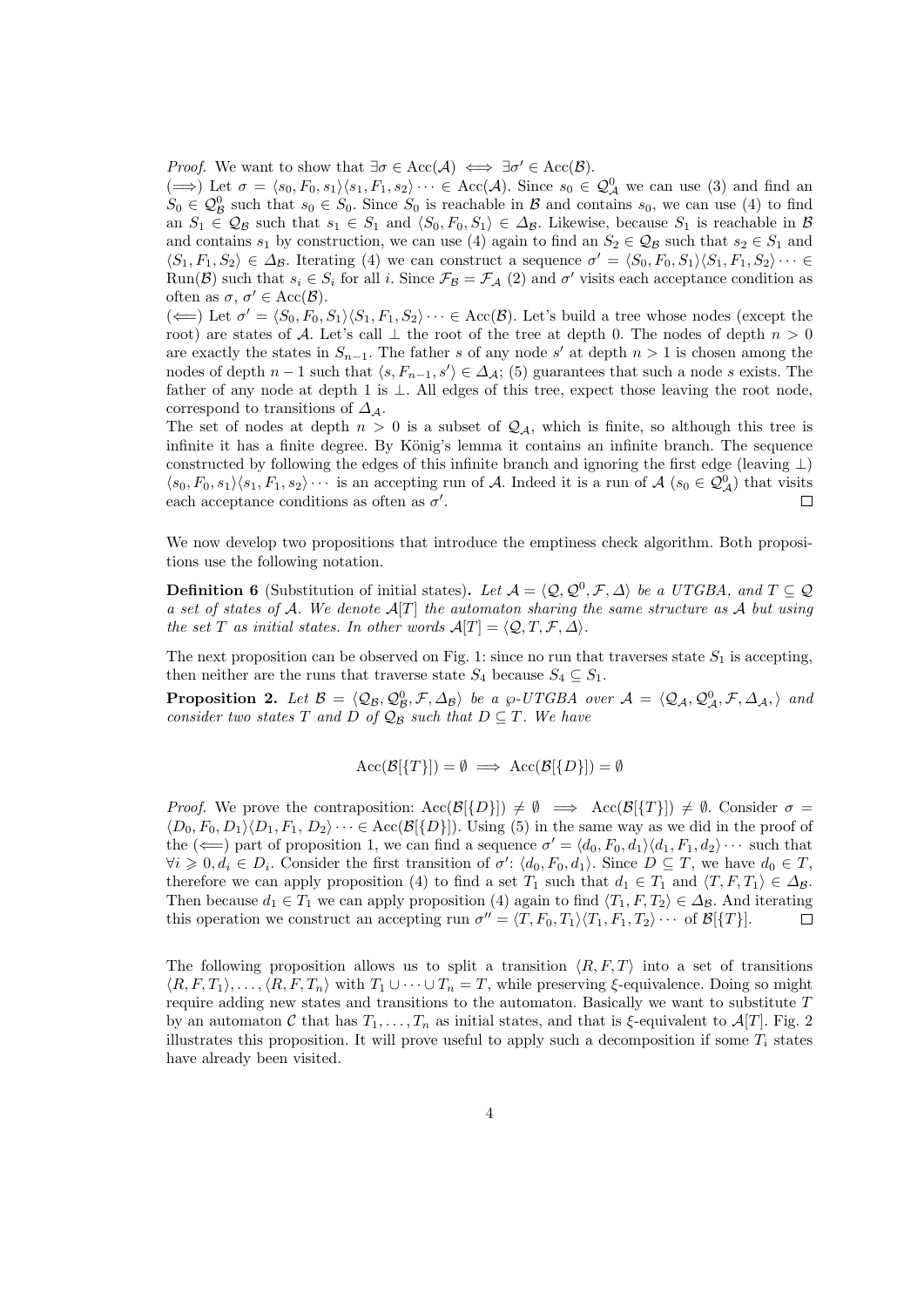

Fig. 2. Example of decomposition of a transition  $\langle R, F, T \rangle$  using proposition 3.

**Proposition 3** (Decomposition of a transition in a  $\wp$ -UTGBA). Let  $\mathcal{B} = \langle \mathcal{Q}_{\mathcal{B}}, \mathcal{Q}_{\mathcal{B}}^0, \mathcal{F}, \Delta_{\mathcal{B}} \rangle$  be a  $\wp$ -UTGBA over  $\mathcal{A} = \langle \mathcal{Q}_\mathcal{A}, \mathcal{Q}^0_\mathcal{A}, \mathcal{F}, \Delta_\mathcal{A} \rangle$ . Consider a transition  $\langle R, F, T \rangle \in \Delta_\mathcal{B}$  and let  $\mathcal{C} =$  $\langle \mathcal{Q}_{\mathcal{C}}, \mathcal{Q}_{\mathcal{C}}^0, \mathcal{F}, \Delta_{\mathcal{C}} \rangle$  be a  $\wp$ -UTGBA over  $\mathcal{A}[T]$ . The automaton  $\mathcal{B}' = \langle \mathcal{Q}_{\mathcal{B}} \cup \mathcal{Q}_{\mathcal{C}}, \mathcal{Q}_{\mathcal{B}'}^0, \mathcal{F}, \Delta_{\mathcal{B}'} \rangle$  where

$$
\mathcal{Q}_{\mathcal{B}'}^{0} = \begin{cases}\n(\mathcal{Q}_{\mathcal{B}}^{0} \setminus \{T\}) \cup \mathcal{Q}_{\mathcal{C}}^{0} & \text{if } T \in \mathcal{Q}_{\mathcal{B}}^{0} \\
\mathcal{Q}_{\mathcal{B}}^{0} & \text{otherwise}\n\end{cases}
$$
\n
$$
\Delta_{\mathcal{B}'} = (\Delta_{\mathcal{B}} \setminus \{ \langle R, F, T \rangle \}) \cup \{ \langle R, F, T' \rangle \mid T' \in \mathcal{Q}_{\mathcal{C}}^{0} \} \cup \Delta_{\mathcal{C}}\n\end{cases}
$$

is a  $\wp$ -UTGBA over A.

*Proof.* By definition  $\mathcal{B}'$  satisfies properties (1) and (2) of definition 5. We have to prove that  $\mathcal{B}'$ also satisfies properties (3) to (5).

- (3) We should show that  $\bigcup_{S \in \mathcal{Q}_{\mathcal{B}}^0} S = \mathcal{Q}_{\mathcal{A}}^0$ . Since  $\mathcal{B}$  is a  $\wp$ -UTGBA over  $\mathcal{A}$ , we have  $\bigcup_{S \in \mathcal{Q}_{\mathcal{B}}^0} S =$  $\mathcal{Q}_{\mathcal{A}}^0$ . If  $T \notin \mathcal{Q}_{\mathcal{B}}^0$  we have  $\mathcal{Q}_{\mathcal{B}}^0 = \mathcal{Q}_{\mathcal{B}}^0$  and prop. (3) holds. Otherwise, because  $\mathcal{C}$  is a  $\wp$ -UTGBA over  $\mathcal{A}[T]$  we have  $\bigcup_{S \in \mathcal{Q}_{\mathcal{C}}^0} S = T$ , so (3) holds too.
- (4) Let  $\langle s, F, s' \rangle \in \Delta_{\mathcal{A}}$  be a transition of  $\mathcal{A}$ , and  $S \in \text{Reach}(\mathcal{B}')$  such that  $s \in S$ . To prove (4) we must exhibit a transition  $\langle S, F, S' \rangle \in \Delta_{\mathcal{B}'}$  such that  $s' \in S'$ . We distinguish three cases that cover all possible states of  $Reach(\mathcal{B}')$ :
	- If  $S \in (\text{Reach}(\mathcal{B}) \setminus \{R\}) \vee (S = R \wedge s' \notin T)$  then because  $\mathcal{B}$  is a  $\wp$ -UTGBA over A its property (4) guarantees the existence of such a transition.
	- If  $S = R \wedge s' \in T$ , because C is a  $\wp$ -UTGBA over  $\mathcal{A}[T]$  its property (3) ensures that  $\exists T' \in \mathcal{Q}_{\mathcal{C}}^0$  such that  $s' \in T'$ , therefore  $\langle S, F, T' \rangle \in \Delta_{\mathcal{B}'}$  by definition of  $\mathcal{B}'$ .
	- Finally, if  $S \in \text{Reach}(\mathcal{C})$  then because  $\mathcal C$  is a  $\wp$ -UTGBA over  $\mathcal A[T]$  its property (4) guarantees the existence of such a transition.
- (5) To prove (5) we must check all tuples  $\langle S, F, S' \rangle$  of  $\Delta_{\mathcal{B}'}$  and ensure that  $\forall s' \in S', \exists s \in$ S,  $\langle s, F, s' \rangle \in \Delta_{\mathcal{A}}$ . Since B is a  $\wp$ -UTGBA over A this property holds for any transition  $\langle S, F, S' \rangle$  in  $\Delta_{\mathcal{B}}$ . Similarly because C is a  $\wp$ -UTGBA over  $\mathcal{A}[T]$ , (5) is true for any tuple in  $\Delta_{\mathcal{C}}$ . Only the following set of transition remains to be checked:  $\{R, F, T'\}\mid T' \in \mathcal{Q}_{\mathcal{C}}^0\}$ . However because (5) was true for  $\langle R, F, T \rangle$  it also holds for all these transitions.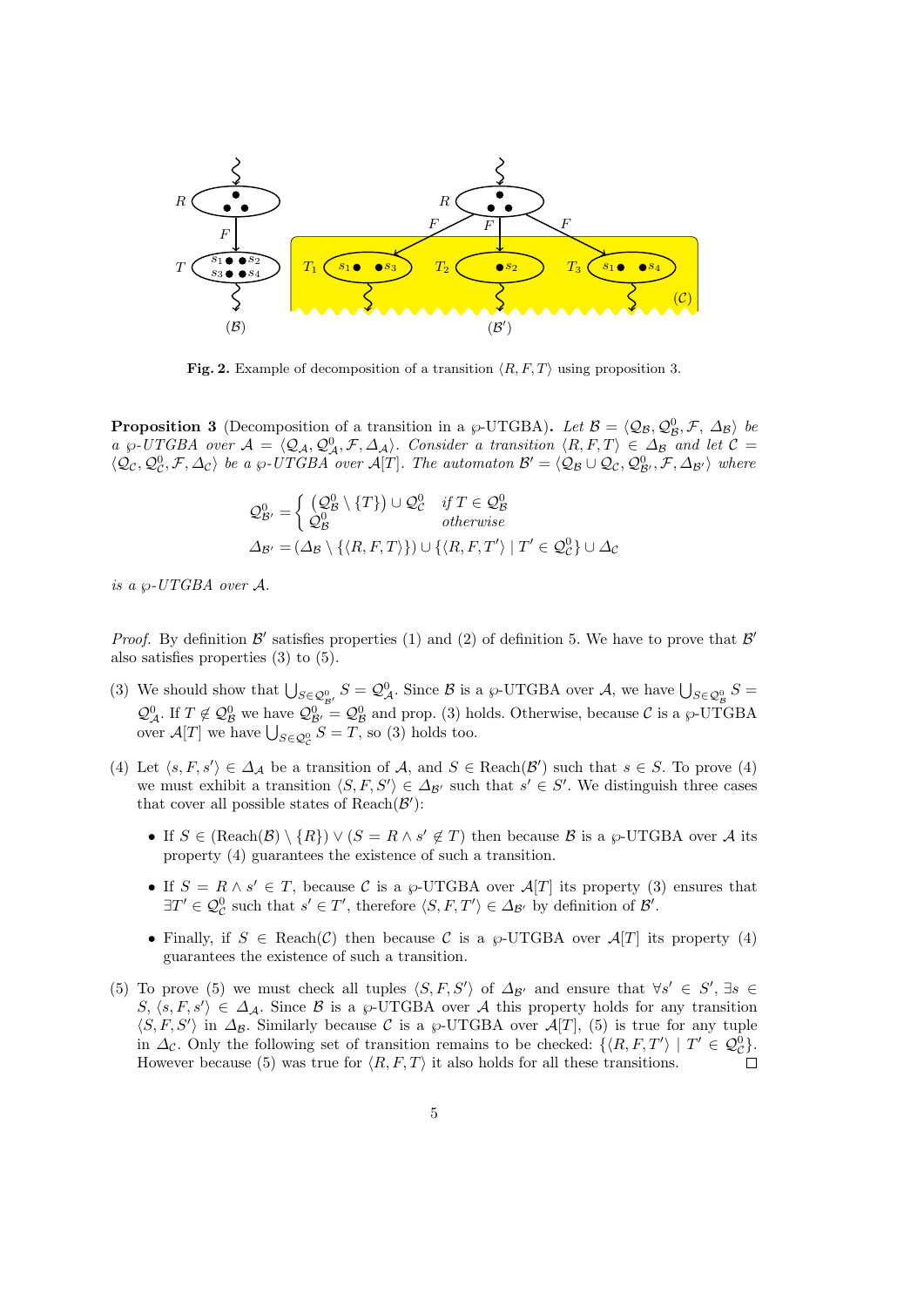

Fig. 3. Inclusions checks in the search stack. We rewrite  $\mathcal{B}_1$  to  $\mathcal{B}_2$ .

### 3 Emptiness Check of  $\varphi$ -UTGBA

A generalized Büchi automaton can accept a run (i.e., is nonempty) if it contains a strongly connected component (SCC) reachable from some initial state, and in which all acceptance conditions appear. Checking the emptiness of an automaton amounts to checking for the existence of such an SCC. Several algorithms have been designed with this aim (we refer the reader to Couvreur et al. [4] for an extensive bibliography on this subject) and the one we present here is derived from that of Couvreur [2].

Original algorithm. The idea is to enumerate all the maximal strongly connected components (MSCC) of an automaton. Any graph contains at least one MSCC without outgoing arc, so to list all MSCCs, we should find such a terminal MSCC, remove it from the graph, and list all MSCCs of the resulting graph. To do so, the algorithm performs a depth-first search (DFS) of the automaton. While doing so, it maintains a stack of SCCs traversed by the DFS stack. As new transitions are visited, the SCC stack may be augmented or compacted. When an SCC is popped off the stack, meaning it is terminal in the above sense, we check whether it is accepting: if that is the case, the algorithm terminates, otherwise all the states of this component are marked as "removed" so that whenever the DFS hits one of them again it can ignore it.

**Adaptation to**  $\wp$ **-UTGBA.** The new algorithm differs from the original in two points. First, the check of removed states above is generalized: any removed state  $D$  can indeed be ignored by the DFS, but so can any state  $T \subseteq D!$  This is thanks to proposition 2.

Fig. 3 illustrates the second difference. Consider automaton  $B_1$  where the DFS is examining the transition  $\langle R, F, T \rangle$  going to a new state T. Notice that there exists a state D in the search stack (or more generally in any SCC on the search stack) such that  $D \subseteq T$ . From the point of view of the underlying automaton it means some states in R can reach those in D and vice-versa, so they all belong to the same SCC. For the emptiness check it would be beneficial to split the transition  $\langle R, F, T \rangle$  as on  $\mathcal{B}_2$ : it explicits the loop on the SCC and reuses previously seen states. Such a decomposition is correct thanks to proposition 3, but it has additional constraints we now formalize.

Let  $\mathcal{B} = \langle \mathcal{Q}_{\mathcal{B}}, \mathcal{Q}_{\mathcal{B}}^0, \mathcal{F}, \Delta_{\mathcal{B}} \rangle$  be a  $\wp$ -UTGBA over some A. Decomp $(\mathcal{B}, \langle S, F, T \rangle, D)$  is an operation that should perform a decomposition like in proposition 3. Besides  $\mathcal{B}$  and  $\langle S, F, T \rangle$ , which have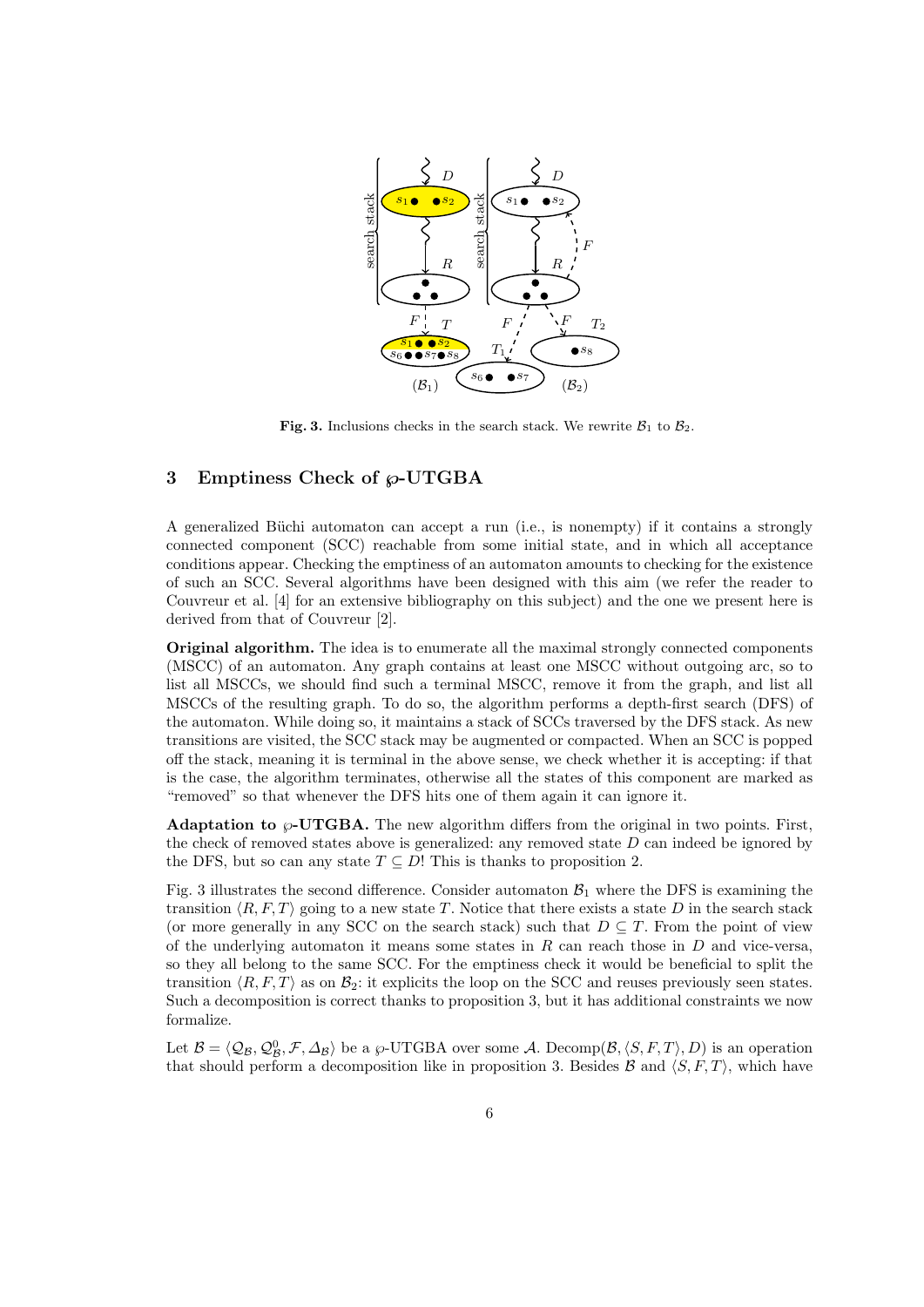the same purpose as in the definition, the argument  $D$  is a state of  $\beta$  that is also a subset of  $T$ . Decomp should build the required automaton  $\mathcal C$  with two additional constraints:

- − we want  $D \in \mathcal{Q}_{\mathcal{C}}^0$  (and the other states of  $\mathcal{Q}_{\mathcal{C}}^0$  will by definition complete T),
- $-$  and  $\Delta_{\mathcal{C}}$  should not add transitions to the states of  $\mathcal{B}$ , in other words  $\{S, F, S'\}\in \Delta_{\mathcal{C}}\mid S\in$  $\text{Reach}(\mathcal{B})\} \subseteq \Delta_{\mathcal{B}}$ .

Decomp returns a pair  $\mathcal{B}', \mathcal{Q}_{\mathcal{C}}^0$ : the new automaton, and the initial states of  $\mathcal{C}$ . (Since in practice we build  $\beta$  on the fly, as needed by the emptiness check, what really matters is that Decomp doesn't add any transition to the part of  $\beta$  already seen by the emptiness check, so it can continue from the result of Decomp as if it had started from it.)

The complete algorithm presented on Fig. 4 requires three operations on the structure of the states: tests for equality and inclusion, and the decomposition. We denote them respectively,  $=$ , ⊆ and Decomp. These operations are the only steps of the algorithm that have to be tailored to the encoding of the states.

Correctness of this algorithm. We use the following notations in the proof. At any point of the execution we denote the contents of the *todo* and *SCC* stacks as follows:

$$
todo = \langle state_0, succ_0 \rangle \langle state_1, succ_1 \rangle \cdots \langle state_m, succ_m \rangle
$$
  

$$
SCC = \langle root_0, la_0, acc_0, rem_0 \rangle \langle root_1, la_1, acc_1, rem_1 \rangle \cdots \langle root_n, la_n, acc_n, rem_n \rangle
$$

todo is a DFS stack of pairs  $\langle state, succ \rangle$  where succ is the set of outgoing transitions of state that haven't been considered yet. We call  $state_0 \dots states_m$  the search path.

Each tuple in SCC represents a strongly connected component traversed by the search path.  $root_i$  is the number of the first state of the component visited by the algorithm, and together with  $H$  (a map that numbers each visited state) it allows to define the set  $S_i$  of states belonging to the  $i^{\text{th}}$  SCC as follows:

$$
S_i = \{ s \in \mathcal{Q}_B \mid root_i \le H[s] < root_{i+1} \} \quad \text{for } 0 \le i < n
$$
\n
$$
S_n = \{ s \in \mathcal{Q}_B \mid root_n \le H[s] \}
$$

 $acc_i$  is the set of acceptance conditions traversed by transitions between states of  $S_i$ .  $la_i$  are the acceptance conditions on the transition between the  $(i-1)$ <sup>th</sup> and the i<sup>th</sup> components. The resulting chain of SCC is depicted by Fig. 5. Finally  $rem_i$  is a set of states to be removed when the component is popped, as we will see later.

The states of the automaton  $\beta$  being checked are partitioned into three sets:

- The *active* states are those which are keys of  $H$  and have a nonzero value,
- the removed states are those which are keys of  $H$  and have a value of 0,
- finally the unexplored states are those that are not keys of H.

Initially, all states are *unexplored*. The function "DFSpush" is the only place a state can move from the unexplored set to the active set, and the function "DFSpop" is the only place where it can move from the active set to the removed set.

To prove the correctness of the algorithm we show that the following invariants are preserved at every line of "main":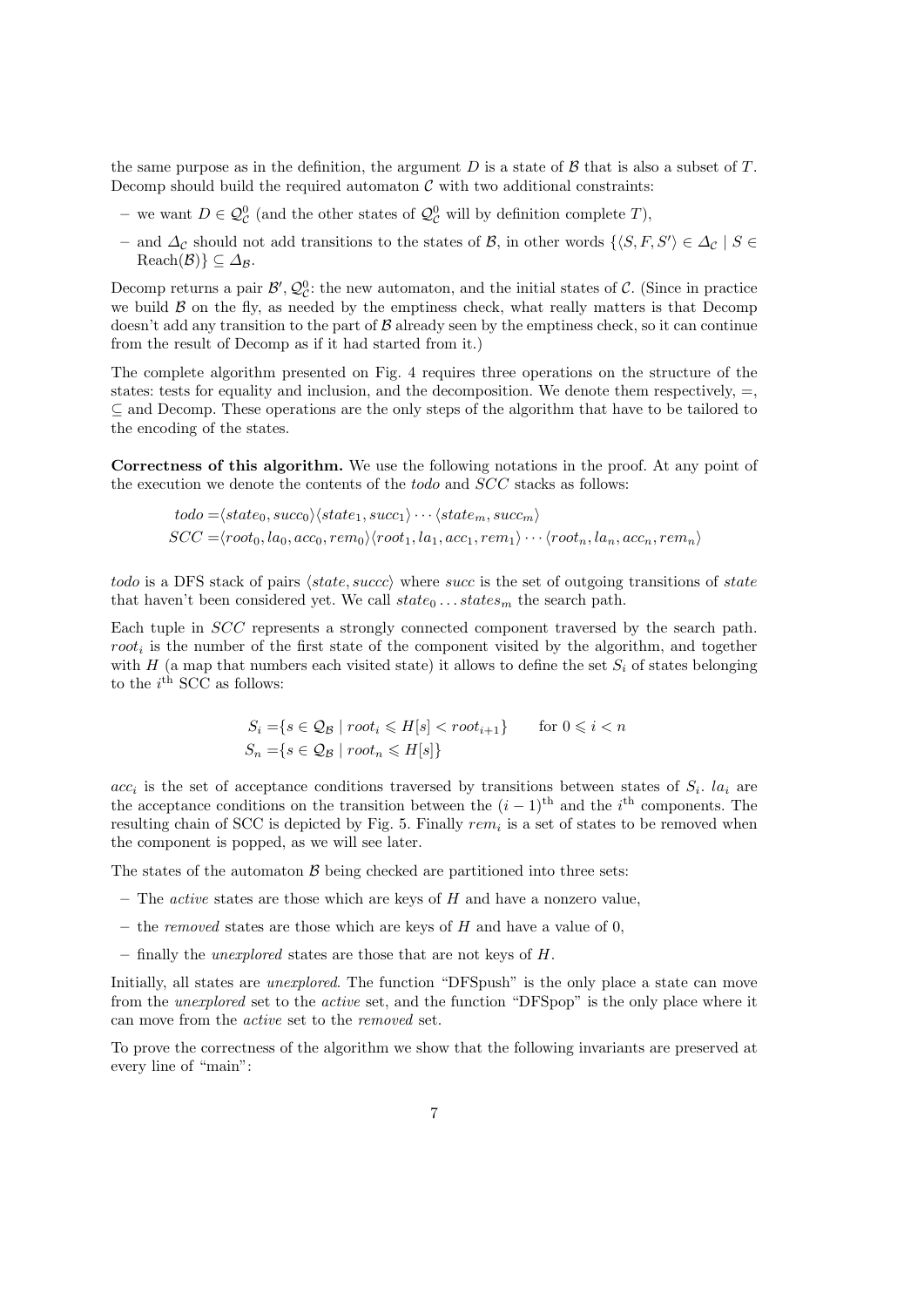```
1 \quad \text{/} \text{/} Let \mathcal{B} = \langle \mathcal{Q}_{\mathcal{B}}, \mathcal{Q}_{\mathcal{B}}^0, \mathcal{F}, \Delta_{\mathcal{B}} \rangle be the input automaton to check.
 2 todo: stack of \langle state \in \mathcal{Q}_B, succ \subseteq \Delta_B \rangle3 SCC: stack of \langle root \in \mathbb{N}, la \subseteq \mathcal{F}, acc \subseteq \mathcal{F}, rem \subseteq \mathcal{Q}_B \rangle4 H: map of \mathcal{Q}_{\mathcal{B}} \mapsto \mathbb{N}5 max \leftarrow 06
 \tau main():
 8 forall S^0 \in \mathcal{Q}_{\mathcal{B}}^09 DFSpush(\emptyset, S^0)10 while \neg to do.\nempty()11 if todo.\text{top}(). succ = \emptyset12 DFSpop()
13 else
14 pick one \langle R, F, T \rangle off todo.top().succ
15 if \exists D \in H.keys() such that (T \subseteq D) \wedge H[D] = 016 continue
17 elsif T \notin H18 if \exists D \in H.keys() such that D \subseteq T \wedge H[D] > 019 \mathcal{B}, \mathcal{Q}_{\mathcal{C}}^0 \leftarrow \text{Decomp}(\mathcal{B}, \langle R, F, T \rangle, D)20 \text{todo.top}() . \text{succ} \leftarrow \text{todo.top}() . \text{succ} \cup \{ \langle R, F, D \rangle \} \cup \{ (R, F, T') \mid T' \in \mathcal{Q}_{\mathcal{C}}^0 \}21 else
22 DFSpush(F, T)23 elsif H[T] > 024 if merge(F, H[T]) = \mathcal{F}25 return ⊥
26 return \top27
28 DFSpush(F \subseteq \mathcal{F}, S \in \mathcal{Q}):
29 max \leftarrow max + 130 H[S] \leftarrow max31 SCC.\text{push}(\langle max, F, \emptyset, \emptyset \rangle)32 \text{todo.push}(\langle S, \{ \langle R, F, T \rangle \in \Delta_{\mathcal{B}} | R = S \} \rangle)33
34 DFSpop():
35 \langle S, \_ \rangle \leftarrow todo.pop()36 SCC.top().rem.insert(s)
37 if H[S] = SCC \text{top}().root
38 forall R \in SCC.\text{top}().rem
39 H[R] \leftarrow 040 SCC.pop()
41
42 merge(F \subseteq \mathcal{F}, n \in \mathbb{N}):
43 r \leftarrow \emptyset44 while (n < SCC.\text{top}().\text{root})45 F \leftarrow (F \cup SCC.\text{top}().acc \cup SCC.\text{top}().la)46 r \leftarrow r \cup SCC.\text{top}().rem
47 SCC.pop()
48 SCC.\text{top}() . acc \leftarrow SCC.\text{top}() . acc \cup F49 SCC.\text{top}().rem ← SCC.\text{top}().rem ∪ r
50 return SCC.top().acc
```
Fig. 4. Emptiness check of a  $\wp$ -UTGBA.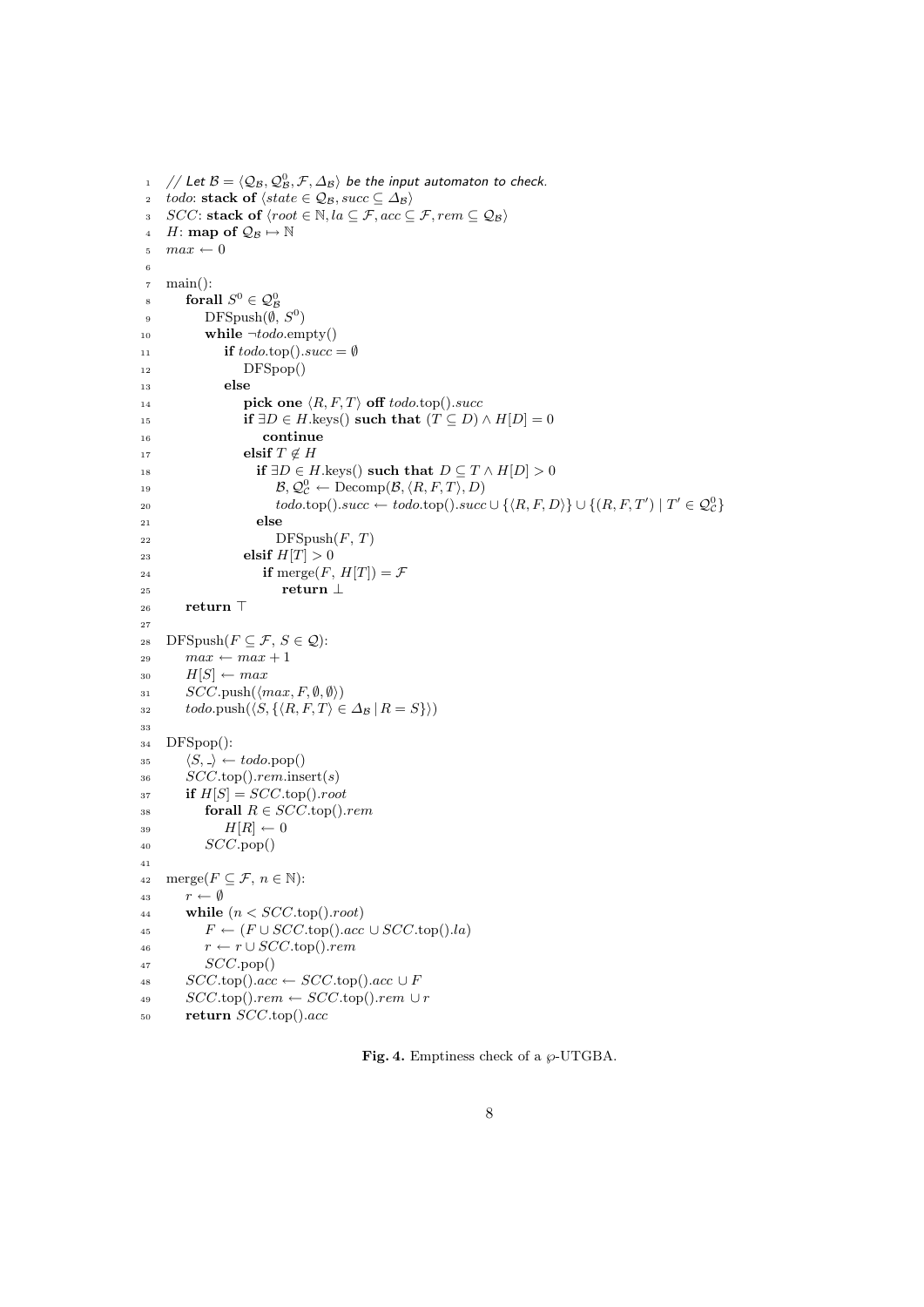

Fig. 5. The meaning of la and acc in SCC.

**Proposition 4.**  $m \geq n$  (in the above notation for todo and SCC) and there exists a strictly increasing function f such that  $\forall i \leq n, root_i = H[state_{f(i)}].$  In other words,  $root_0, root_1, ..., root_n$ is a subsequence of  $H[state_0], H[state_1], \ldots, H[state_m]$ . (I.e., the roots of the strongly connected components are on the search path of the depth-first search, and in the same order.)

**Proposition 5.** For any  $i \leq n$  the subgraph induced by the states of  $S_i$  is a SCC. Furthermore there exists a cycle in this SCC that visits all the acceptance conditions of  $acc_i$ . Finally  $S_0, S_1, \cdots, S_n$  is a partition of the set of active states.

Proposition 6.  $\forall i \leq n, \exists s \in S_i, \langle s, la_{i+1}, state_{f(i+1)} \rangle \in \Delta$ .

**Proposition 7.** For any  $i < n$ , rem<sub>i</sub> holds all states of  $S_i$  not on the search path. **Proposition 8.** For any removed states q, Acc( $\mathcal{B}[\{q\}] = \emptyset$ .

The first two propositions guarantee that if the algorithm finds an i such that  $acc_i = \mathcal{F}$ , it corresponds to a reachable (prop. 4) accepting component (prop. 5). The last proposition justifies that no accepting run exists if the algorithm has removed all the states.

Proof. All propositions 4-8 hold when line 10 is first reached. There is only one element on todo and  $SCC$  and the way it has been pushed by "DFSpush" guarantees prop. 4.  $S_0$  contains only one states, so prop. 5 holds. Since  $n = m = 0$ , prop. 6 and 7 are trivially true. No state have been removed yet so prop. 8 is true too.

When a transition  $\langle S, F, T \rangle$  is picked off succ<sub>m</sub>, we fall in one of the following cases:

- $H[T] = 0$  means that T is a removed state (lines 15–16). Because of prop. 8 neither T nor any of its descendants can be part of an accepting run: T can be safely ignored from the search. Since no data structure is altered, prop. 4-8 are preserved.
- $\exists D, H[D] = 0 \land T \subseteq D$ . There exists a removed state D that contains T (lines 15–16). Using prop. 2 we can ignore T as above, and prop. 4-8 are preserved.
- $T \notin H$  and  $\exists D, H[D] > 0 \wedge D \subseteq T$ . There exists an active state D that is included in the current destination  $T$ , and  $T$  hasn't been visited yet (lines 17–20).

Since we have already seen  $D$  we would like to avoid that part of  $T$ . We therefore apply Decomp to split  $T$  into  $D$  plus several other (possibly new) states that completes  $T$ . Since this operation does not add any transitions to states that exist in  $\beta$  (this is a constraint we stated on Decomp) and does not remove any visited state or transition, we can overwrite B with the automaton produced by Decomp without affecting the DFS. We simply replace  $\langle S, F, T \rangle$  that have been removed from  $succ_m$  by the list of transitions to the D and  $\mathcal{Q}_{\mathcal{C}}^0$ .

This case is a no-op for the whole algorithm, as if it had worked with the new automaton since the beginning. Prop. 4-8 are unaffected.

–  $T \notin H$  and we didn't find an active D included in T (lines 21–22). T is a trivial SCC, we number it in H, stack it onto  $SCC$  as a new root, and push it onto the DFS stack todo. Doing so guaranties prop. 4-6 and does not affect prop. 7-8.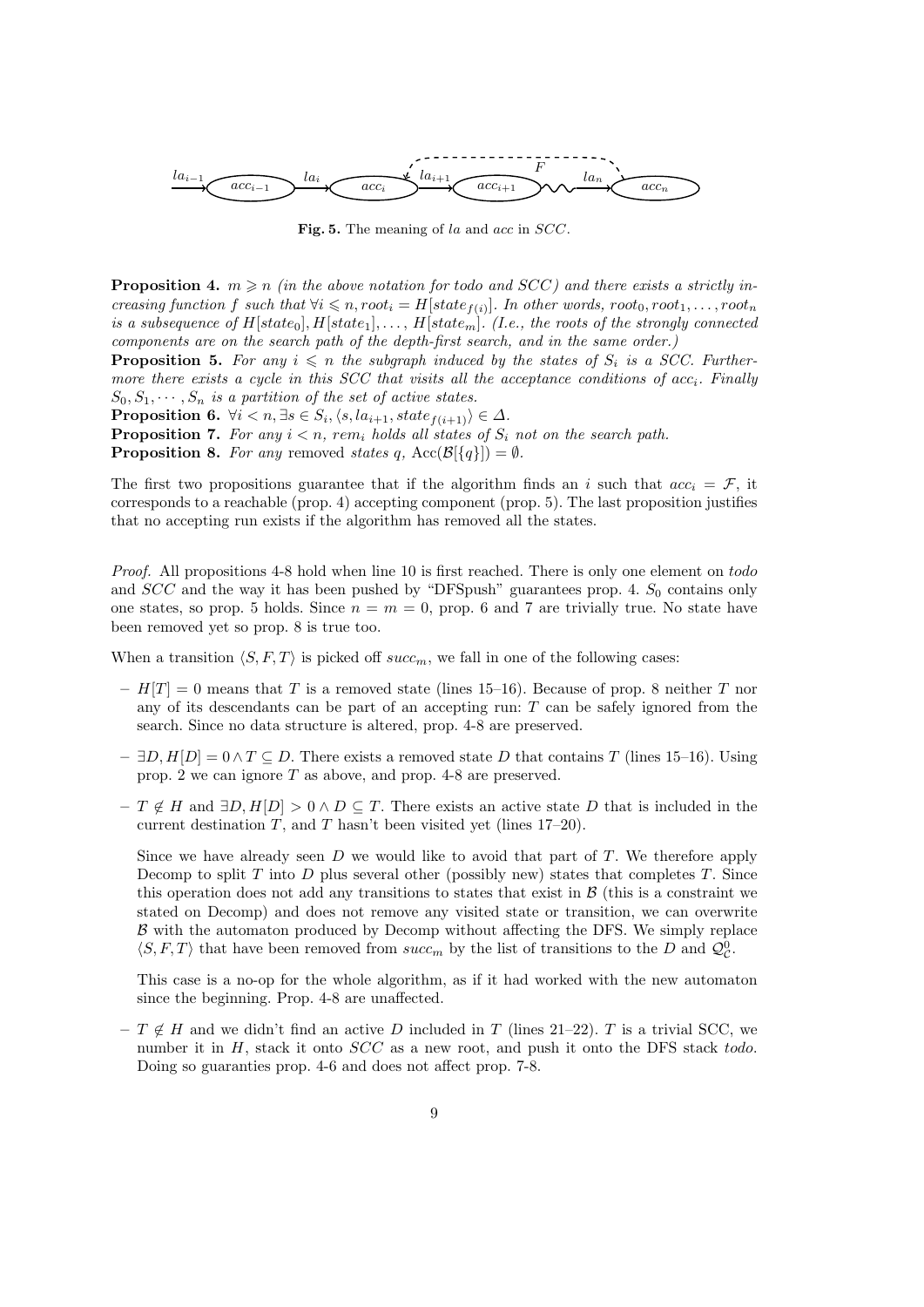$- H[T] > 0$ , i.e., T is an active state (lines 23–25). Let root<sub>i</sub> be the greatest root such that root<sub>i</sub>  $\lt H[T]$ , we denote  $r_i = state_{f(i)}$  the associated state. Because of prop. 5,  $r_i$  and T are in the same SCC. Moreover, because of  $r_i$  and R are on the depth-first search path,  $r_i$ can reach R. Since we are considering the transition  $\langle R, F, T \rangle$ , we conclude that  $r_i$ , R, and T belong to the same SCC.

We therefore merge all SCCs above  $root_i$ . The new SCC is the union of  $S_i, \ldots, S_n$ , and inside this SCC these exists a cycle that traverses the acceptance conditions  $acc_i, \ldots, acc_n$  of any former SCC, as well as the those  $la_{i+1}, \ldots, la_n$  of the intervening transitions. Fig. 5 depicts the situation before the merge, showing acceptance conditions in and between the SCCs.

The function "merge" takes care of merging these acceptance conditions to preserve prop. 5 and also merges all the removed states to preserve prop. 7. The other three propositions are not affected by this operation.

The "merge" operation returns the acceptance conditions of the merged SCC. If this is  $\mathcal F$ then the algorithm can answer negatively immediately (line 25).

We now consider the case where  $succ_m = \emptyset$  (lines 11-12). The properties of the DFS imply the algorithm has explored all the successors of  $state_m$  and their descendants.

state<sub>m</sub> is popped off the search path on line 35, and to preserve prop. 7 it is added to rem<sub>n</sub> on line 36. Popping  $state_m$  will not affect prop. 4 as long as this state is not the root of a SCC. If it is, the SCC has to be popped too. Doing so does not affect prop. 6 but to preserve prop. 5 we should also remove the states of  $S_i$  from the *active* set. At this point we know that the top-most SCC is maximal:

- no unexplored state can be part of the SCC because we have explored all the descendants of this state,
- no active states from a lower SCC can be part of this one, because we would have merged them if a descendant of  $state_m$ , could reach it,
- no removed state can belong to this SCC thanks to prop. 8.

We also know that this maximal SCC doesn't contain any accepting cycle, otherwise the algorithm would have stopped on line 24 when adding this cycle. Therefore  $\forall q \in S_i, \text{Acc}(\mathcal{B}[q]) = \emptyset$ , and we can mark all these states as removed without invalidating prop. 8. Because of prop. 7 at line 38  $rem_n$  contains all the states of  $S_i$ , so this loop actually removes all the states of the SCC as required by prop. 5.

If the algorithm ends line 26, the todo stack is empty. By prop. 4 this means that SCC is empty too, and by prop. 5 it means that the active set is empty. Since the DFS has explored all the reachable states of the automaton, we conclude that all reachable states have been removed, which, because of prop. 8 implies that  $Acc(\mathcal{B}) = \emptyset$ .

We have shown that if the algorithm terminates on line 25 there exists an accepting run, and if the algorithm terminates on line 26 there does not. The algorithm is guaranteed to terminate because it performs a DFS on a finite automaton. Because of its use of Decomp the algorithm can explore more than  $\mathcal{Q}_B$  states, but it cannot explore more than  $2^{\mathcal{Q}_A}$  states if we denote  $\mathcal{Q}_A$ the number of states of A (recall the automaton being checked is a  $\wp$ -UTGBA over A).

We conclude that the algorithm returns  $\perp$  iff  $\beta$  contains an accepting run.

 $\Box$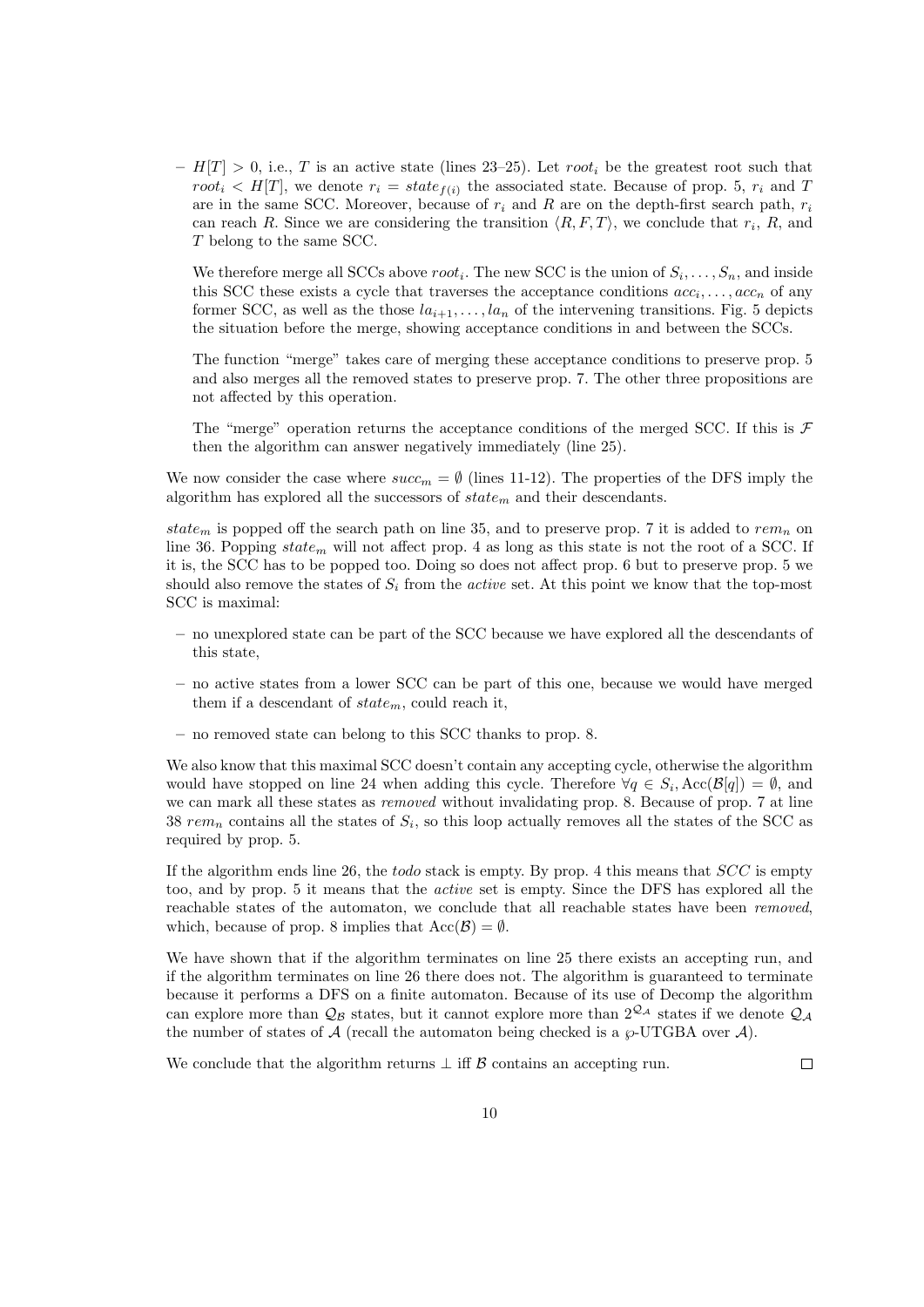

Fig. 6. Inclusions checks in the search stack. We rewrite  $\mathcal{B}_3$  to  $\mathcal{B}_4$ .

### 4 Approximative Emptiness Check

Consider Fig. 3 again. In the previous section we have seen that at lines 18–21 the algorithm of Fig. 4 takes the situation depicted by automaton  $\mathcal{B}_1$ , where the emptiness check reaches a state  $T \supseteq D$  such that D belongs to the search stack, and translates that into  $\mathcal{B}_2$  to reuse existing states and build SCCs as soon as possible. We proved that this transformation preserves the result of the emptiness check  $(\mathcal{B}_1 \xi$ -equivalent to  $\mathcal{B}_2)$ .

We now turn to the situation  $\mathcal{B}_3$  on Fig. 6, where the emptiness check examines a transition  $\langle R, F, T \rangle$  such that  $T \subseteq D$  and D is in the search stack. We can rewrite this transition as  $\langle R, F, D \rangle$ , as depicted by  $\mathcal{B}_4$ , by replacing lines 18–20 of Fig. 4 by:

| 18 | if $\exists D \in H$ keys() such that $T \subseteq D \wedge H[D] > 0$           |
|----|---------------------------------------------------------------------------------|
| 19 | // Note the order of T and D above.                                             |
| 20 | $todo, top().succ \leftarrow todo, top().succ \cup \{\langle R, F, D \rangle\}$ |

Assume that  $\mathcal{B}_3$  is a  $\wp$ -UTGBA over some A. Note that the above transformation breaks property (5) of definition 5, because  $s_3$  and  $s_4$  have no predecessor in R; so  $\mathcal{B}_4$  is not a  $\wp$ -UTGBA over A. However by adding some transitions to A to please property  $(5)$  it is possible to derive an  $\mathcal{A}'$  such that  $\mathcal{B}_4$  is a  $\wp$ -UTGBA over  $\mathcal{A}'$ .

Therefore if the emptiness check algorithm finds an accepting component in  $\mathcal{B}_4$ , there is an accepting run in  $\mathcal{A}'$  but not necessarily in  $\mathcal{A}$ . However since runs of  $\mathcal{A}$  are also runs of  $\mathcal{A}'$ , if the algorithm does not find any accepting component in  $\mathcal{B}_4$ , no accepting run exists in A and A'.

In other words, this modified algorithm returns "empty" or "I don't know". As we will show in Section 7 this transformation is a lot faster than the other ("correct") one presented in Section 3. Since model-checking is mainly interested in ensuring that some automaton is empty, it makes sense to try this semi-decision procedure first and fall back to the "correct" if the answer isn't "empty".

Note by the way that if the modified algorithm return  $\perp$  but no inclusion have been done in the stack (one could count the number of time line 20 has been executed), then the automaton actually is nonempty.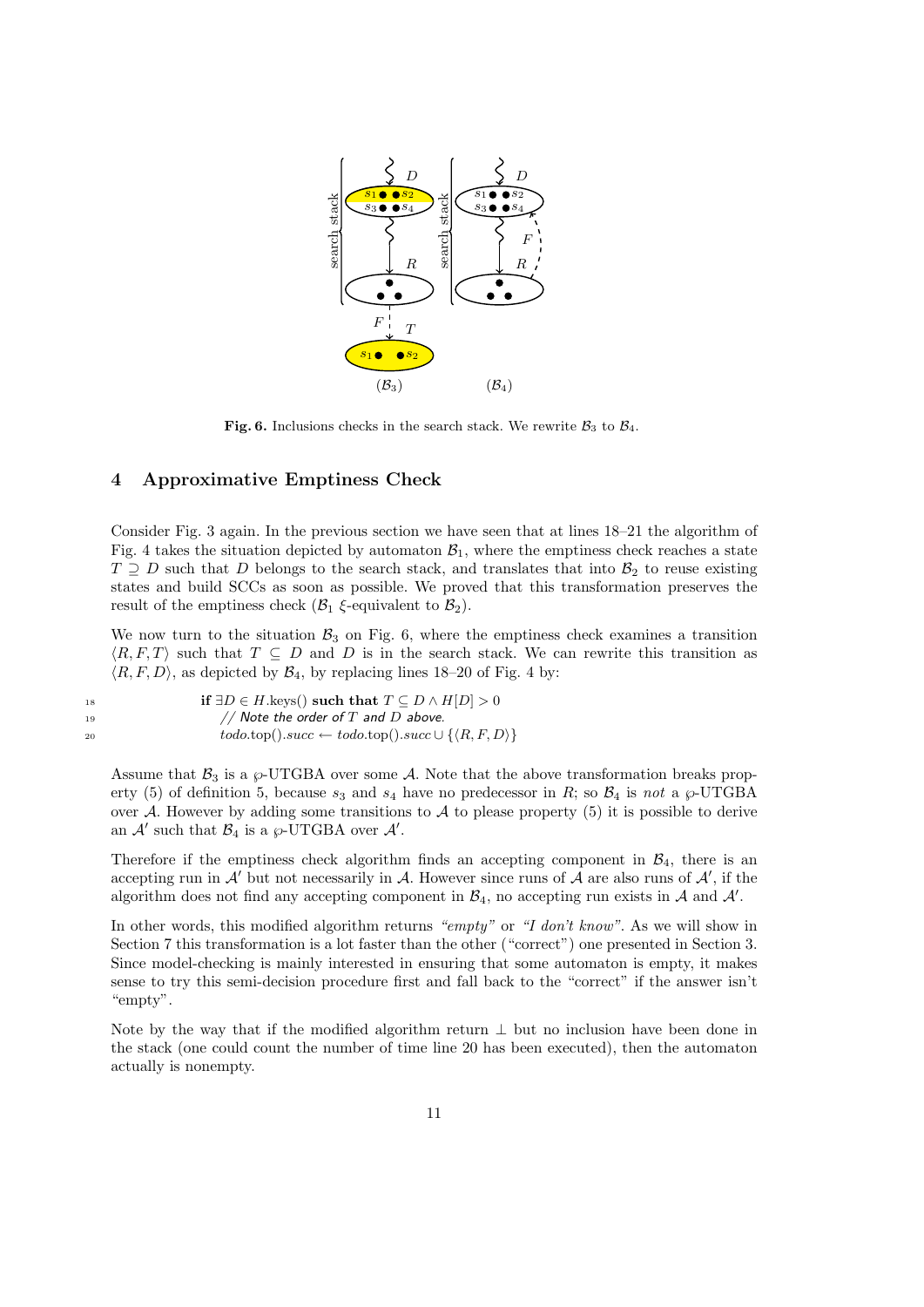### 5 Counterexamples

When verifying a model by the automata theoretic approach, the presence of an accepting run means that there exist an execution of the modeled system that invalidates the property being checked, i.e., a counterexample of the property. Therefore whenever the emptiness check exits with ⊥, meaning the automaton has an accepting run, the user usually wants to see such a run to debug the model (or the property).

Unlike mainstream emptiness checks working with nested depth-first search on non-generalized Büchi automata [9] whose search stacks directly provide an accepting run on exit, SCC-based emptiness checks can only describe the counterexample in term of SCCs. To produce a genuine accepting run from the stack of SCCs, these SCCs have to be searched again [4]. First, one should compute an accepting cycle inside the top-most SCC, and then try to reach it from the initial state. All these searches are localized, because the states we explore necessarily belong to the the SCCs in the stack.

Our algorithm can produce such a stack of  $SCCs$  on failure (this is the  $SCC$  stack), but our case is worsened by the use of inclusions and decompositions. The algorithm described by Couvreur et al. [4] could be used only with guarantee that during its new exploration of these SCC it would visit the same states that the emptiness check visited. Doing so seems hard because the computation of the successors of a state using inclusion and decomposition depend on the value of H.keys() which has evolved. Besides, it would only give a counterexample using states of  $\beta$ while the user will prefer a counterexample using states of  $A$ .

Our suggestion is that once the emptiness check of  $\beta$  has failed, we search a counterexample in A, but using the data structures computed by the emptiness check of  $\beta$  to narrow the search. Computing the set of states of each SCC is easily done by unwinding the todo and SCC search stacks: the set of states that belong to the top-most SCC is  $S_n = rem_n \cup$  ${\scriptstyle \{state_{f(root_n)}, state_{f(root_n)+1}, \ldots, state_m\}. }$  The set of states from the previous SCC are then  $S_{n-1} = rem_{n-1} \cup \{state_{f(root_{n-1})}, state_{f(root_{n-1})+1}, \ldots, state_{f(root_n)-1}\},$  etc. Checking whether a state  $s \in \mathcal{Q}_\mathcal{A}$  belongs to the i<sup>th</sup> SCC then amounts to testing whether  $\exists S \in S_i$  such that  $s \in S$ . It is thus possible to constraint the search in  $A$  to remain inside these SCCs.

## 6 Symmetries and  $\wp$ -UTGBA

In this section we show how to exploit symmetries to construct a UTGBA  $\beta$  that is a  $\wp$ -UTGBA over some automaton A. We first define  $A$ , the synchronized product of a transition system  $T$ , representing the behavior of a system, and a Transition-based Generalized Büchi Automaton  $P$ , representing the property to check.

Definition 7 (Labelled transition system). A labelled transition system is a tuple  $\mathcal{T} = \langle \mathcal{Q}_\mathcal{T}, \mathcal{Q}_\mathcal{T}^0, \Sigma, \Delta_\mathcal{T} \rangle$ , where

- $\mathcal{Q}_\mathcal{T}$  is a finite set of states,
- $\mathcal{Q}_{\mathcal{T}}^0 \subseteq \mathcal{Q}_{\mathcal{T}}$  is the set of initial states,
- $-\Sigma = 2^{AP}$  is an alphabet, where AP is the set of atomic propositions,
- $-\Delta_{\mathcal{T}} \subseteq \mathcal{Q}_{\mathcal{T}} \times \Sigma \times \mathcal{Q}_{\mathcal{T}}$  is a transition relation such that  $\forall \langle s_1, p_1, d_1 \rangle, \langle s_2, p_2, d_2 \rangle \in \Delta_{\mathcal{T}}$ ,  $p_1 =$  $p_2 \iff (s_1, d_1) = (s_2, d_2).$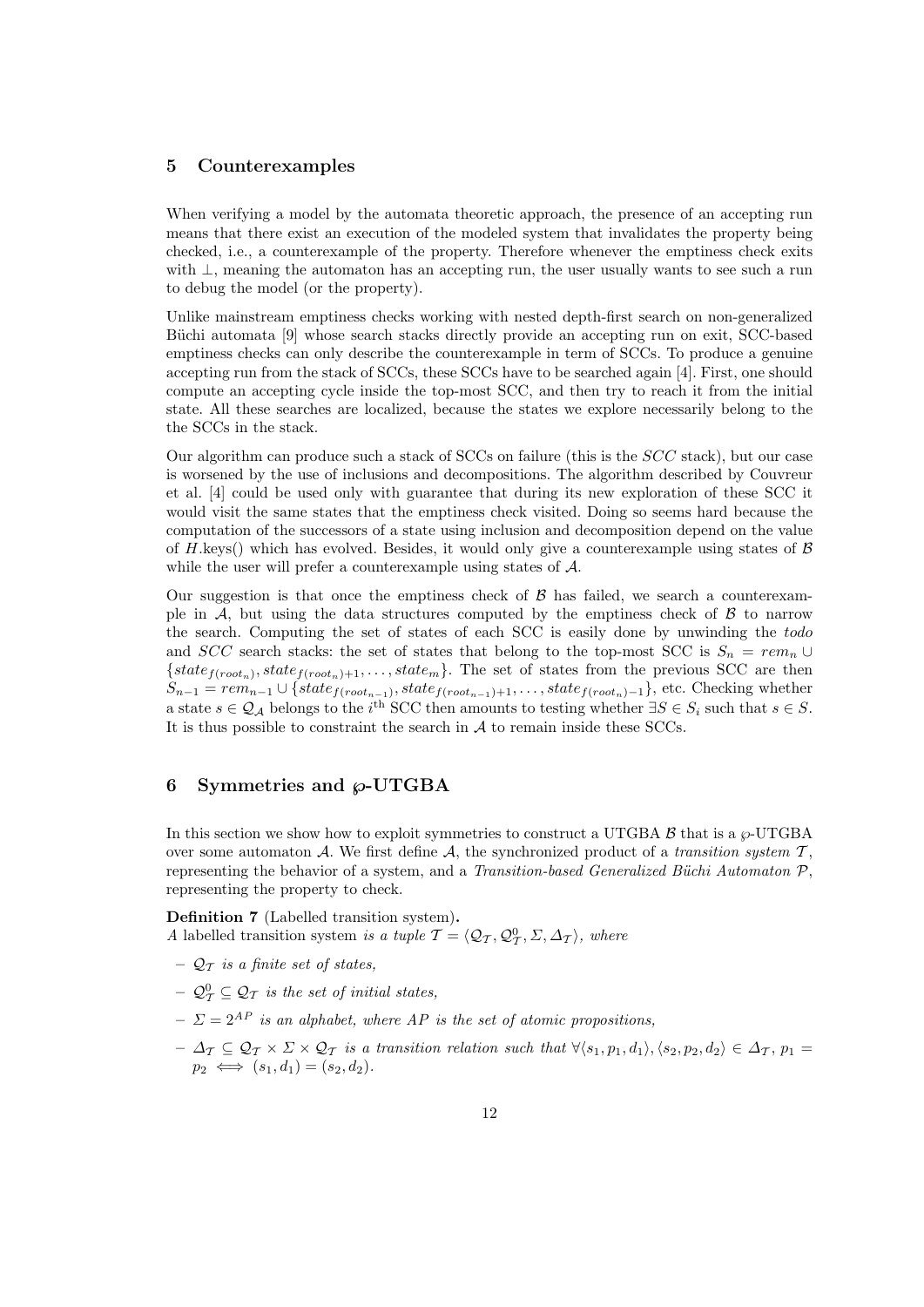The set of reachable states Reach(T) is defined as usual. The latter condition on  $\Delta_{\mathcal{T}}$  means that each transition is uniquely defined by its label (it is always possible to add more atomic propositions to the system to verify this constraint).

**Definition 8** (Transition-based Generalized Büchi Automaton). A TGBA is a Büchi automaton with labels and generalized acceptance conditions on transitions. It is defined as a tuple  $\mathcal{P} =$  $\langle \mathcal{Q}_{\mathcal{P}}, \mathcal{Q}_{\mathcal{P}}^0, \Sigma, \mathcal{F}, \Delta_{\mathcal{P}} \rangle$ , where

- $\mathcal{Q}_P$  is a finite set of states,
- $\mathcal{Q}_{\mathcal{P}}^{0} \subseteq \mathcal{Q}_{\mathcal{P}}$  is a set of initial states,
- $-\Sigma = 2^{AP}$  is an alphabet,
- $-$  F is a finite set of acceptance conditions,
- $\Delta_p \subseteq \mathcal{Q}_p \times \Sigma \times 2^{\mathcal{F}} \times \mathcal{Q}_p$  is the transition relation, where each transition is labelled by a letter of  $\Sigma$  and a set of acceptance conditions of  $\mathcal F$ .

**Definition 9** (Synchronized product). The synchronized product between  $\mathcal{T} = \langle \mathcal{Q}_T, \mathcal{Q}_T^0, \Sigma, \Delta_T \rangle$ and  $\mathcal{P} = \langle \mathcal{Q}_{\mathcal{P}}, \mathcal{Q}_{\mathcal{P}}^0, \Sigma, \mathcal{F}, \Delta_{\mathcal{P}} \rangle$  is the UTGBA  $\mathcal{A} = \mathcal{T} \otimes \mathcal{P}$  defined by  $\mathcal{A} = \langle \mathcal{Q}_{\mathcal{A}}, \mathcal{Q}_{\mathcal{A}}^0, \mathcal{F}, \Delta_{\mathcal{A}} \rangle$ , where

- $\mathcal{Q}_A = \mathcal{Q}_T \times \mathcal{Q}_P$  is the set of states,
- $-\mathcal{Q}_{\mathcal{A}}^{0}=\mathcal{Q}_{\mathcal{T}}^{0}\times\mathcal{Q}_{\mathcal{P}}^{0}$  is the set of initial states,
- $\Delta_{\cal A}\subseteq {\cal Q}_{\cal A}\times 2^{{\cal F}}\times {\cal Q}_{\cal A}$  is the transition relation between states such that  $\exists \langle \langle s, q \rangle, F, \langle s', q' \rangle \rangle \in \Delta_{\mathcal{A}} \text{ iff } \exists \langle s, p, s' \rangle \in \Delta_{\mathcal{T}}, \exists \langle q, p', F, q' \rangle \in \Delta_{\mathcal{P}} \text{ and } p = p'.$

#### 6.1 Symmetry-based Construction of a  $\varphi$ -UTGBA

Now we construct B, a  $\wp$ -UTGBA over  $\mathcal{A} = \mathcal{T} \otimes \mathcal{P}$ , using a technique introduced by Haddad et al. [6] but adapted to transition-based automata. The idea is to exploit the symmetries of  $\mathcal T$ in addition to those of the arcs of  $P$ , to gather sets of nodes of  $A$ .

Since these symmetries sit on group theory, we recall some elementary notions.

**Definition 10.** Let  $(G, \circ)$  be a group with a neutral element id, and let E be a set.

- An action of G over E is a mapping  $G \times E \mapsto E$  such that the image  $(q, e)$  denoted by g.e.  $\text{fulfills } \forall e \in E : id.e = e \text{ and } \forall g, g' \in G, (g \circ g') . e = g.(g'.e).$
- $-$  The isotropy subgroup  $G_{E'}$  of a subset  $E' \subseteq E$  is defined by  $G_{E'} = \{g \in G \mid \forall e \in E', g.e \in E\}$  $E^{\prime}$ .
- For a subgroup H of G (denoted  $H < G$ ), the orbit H.e of  $e \in E$  under H is defined by  $H.e = \{g.e \mid g \in H\}.$
- An action g of G can be straightforwardly extended to the powerset of E. For any  $E' \subseteq E$ ,  $q.E' = \{q.e \mid e \in E'\}.$

We can now characterize a symmetric transition system with respect to a group.

**Definition 11** (Symmetric transition system with respect to a group). Let  $\mathcal{T} = \langle \mathcal{Q}_T, \mathcal{Q}_T^0, \mathcal{Q}_T^0, \mathcal{Q}_T^0, \mathcal{Q}_T^0, \mathcal{Q}_T^0, \mathcal{Q}_T^0, \mathcal{Q}_T^0, \mathcal{Q}_T^0, \mathcal{Q}_T^0, \mathcal{Q}_T^0, \mathcal{Q}_T^0, \mathcal{Q}_T^0, \mathcal{Q}_T^0$  $\Sigma$ ,  $\Delta$ <sub>T</sub>) be a transition system and G be a group acting on AP. T is said to be symmetric with respect to G iff every transition of T has a "symmetric" transition with respect to any element of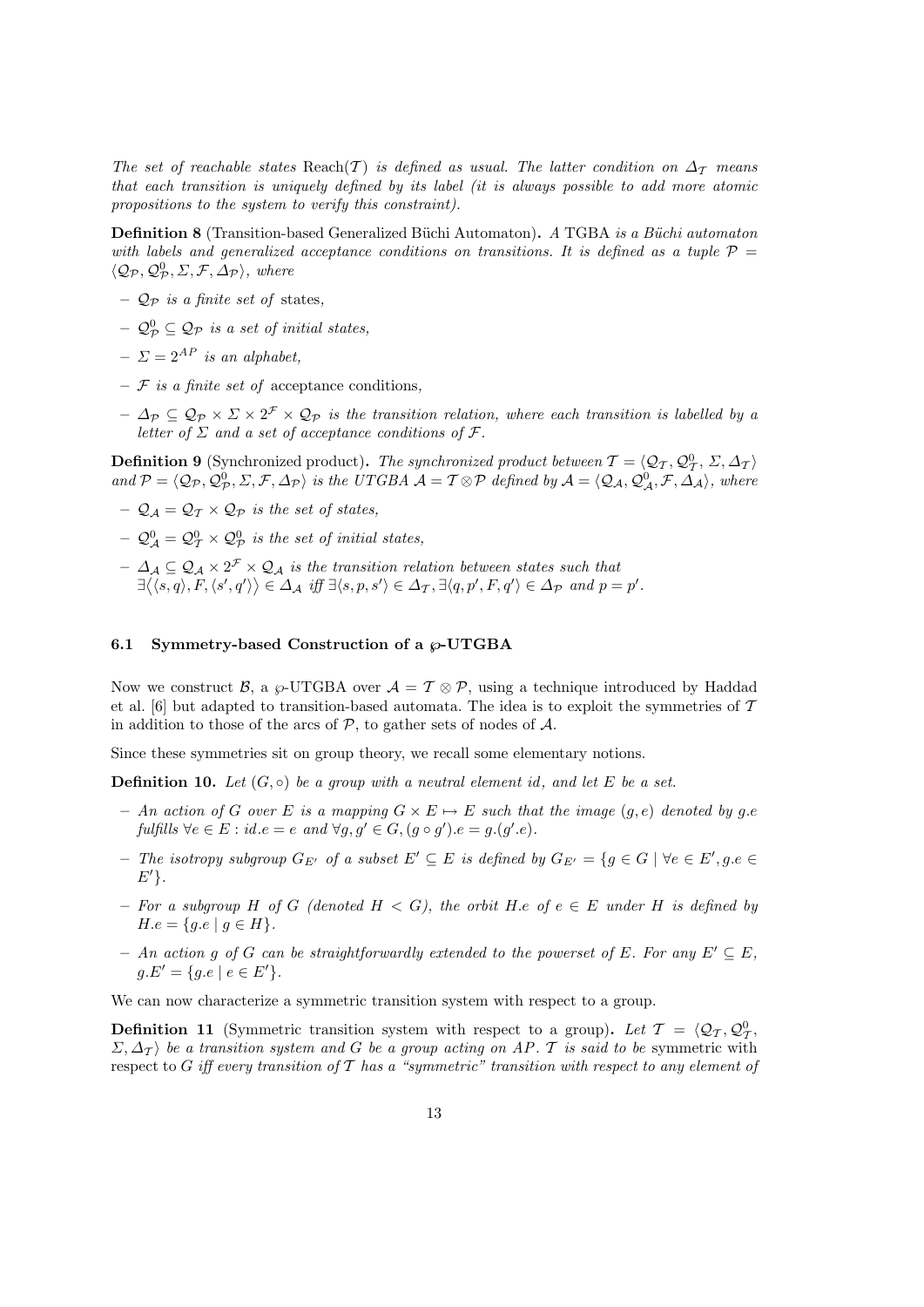G and the action of G is congruent with respect to the transition relation:  $\forall q \in G, \forall \langle s_1, p_1, d_1 \rangle \in$  $\Delta_{\mathcal{T}}$ ,  $\exists \langle s_2, p_2, d_2 \rangle \in \Delta_{\mathcal{T}}$  such that

$$
\begin{cases}\ns_1 \in \mathcal{Q}_T^0 \iff s_2 \in \mathcal{Q}_T^0 \\
p_2 = g.p_1 \text{ and} \\
\forall \langle s'_1, p'_1, d'_1 \rangle \in \Delta_T, s'_1 = d_1, \exists \langle s'_2, p'_2, d'_2 \rangle \in \Delta_T, s'_2 = d_2 \text{ and } p'_2 = g.p_2\n\end{cases}
$$

The action of the group on AP is extended to Reach(T) by denoting g.s the unique  $s_2$  such that  $\forall g \in G, \forall \langle s_1, p_1, d_1 \rangle \in \Delta_{\mathcal{T}}, s_1 = s, \exists d_2 \in \mathcal{Q}_{\mathcal{T}}, \langle s_2, g.p_1, d_2 \rangle \in \Delta_{\mathcal{T}}$ . (The uniqueness is due to the constraint on  $\Delta_{\mathcal{T}}$  in definition 7.)

Because G is group, a consequence of this definition is that  $G.Q^0_\mathcal{T} = Q^0_\mathcal{T}$ .

These definitions allows us to give a possible construction of a B.

**Definition 12** (Symbolic Synchronized Product). Let  $\mathcal{T} = \langle \mathcal{Q}_T, \mathcal{Q}_T^0, \Sigma, \Delta_T \rangle$  be a transition system symmetric w.r.t. a group  $G, \mathcal{P} = \langle \mathcal{Q}_{\mathcal{P}}, \mathcal{Q}_{\mathcal{P}}^0, \Sigma, \mathcal{F}, \Delta_{\mathcal{P}} \rangle$ . The Symbolic Synchronized Product of T and P is a UTGBA  $\mathcal{B} = \langle \mathcal{Q}_{\mathcal{B}}, \mathcal{Q}_{\mathcal{B}}^0, \mathcal{F}, \Delta_{\mathcal{B}} \rangle$  where:

- $\mathcal{Q}_{\mathcal{B}}^{0} = \{ \langle G, G. s, q \rangle \mid s \in \mathcal{Q}_{\mathcal{T}}^{0}, q \in \mathcal{Q}_{\mathcal{P}}^{0} \}$
- $-\mathcal{Q}_{\mathcal{B}} = \mathcal{Q}_{\mathcal{B}}^0 \cup \mathcal{V}$  where  $\mathcal V$  is the set of tuples of the form  $\langle H, O, q \rangle$  such that  $H \langle G, O \rangle \subseteq$ Reach $(\mathcal{T})$ ,  $q \in \mathcal{Q}_{\mathcal{P}}$ , and  $H.O=O$ .
- $\Delta_B$  is defined by construction as follows:  $\langle\langle H, O, q \rangle, F, \langle H', O', q' \rangle\rangle \in \Delta_B$  if  $\exists (s, s', p, p', F) \in O \times O' \times \Sigma \times \Sigma \times 2^{\mathcal{F}}$  such that  $\langle s, p, s' \rangle \in \Delta_{\mathcal{T}}, \langle q, p', F, q' \rangle \in \Delta_{\mathcal{P}},$  and  $p = p'$ . Then  $O' = (H \cap G_{p'})$ .s' and  $H' \subseteq G_{O'}$ .

If  $\mathcal{A} = \mathcal{T} \otimes \mathcal{P} = \langle \mathcal{Q}_{\mathcal{A}}, \mathcal{Q}_{\mathcal{A}}^0, \mathcal{F}, \Delta_{\mathcal{A}} \rangle$ , any state  $\langle H, O, q \rangle \in \mathcal{Q}_{\mathcal{B}}$  of  $\mathcal{B}$  represents the set  $\{ \langle x, q' \rangle \in \mathcal{A} \}$  $\mathcal{Q}_{\mathcal{A}} \mid x \in O \wedge q' = q$  of states of A. Hence we can write  $\langle x, q' \rangle \in \langle H, O, q \rangle$ , and we will prove that  $\beta$  is a  $\wp$ -UTGBA over A.

For this construction to make sense (memory-wise), the set O of a state  $\langle H, O, q \rangle$  must never be stored explicitly. In our implementation this is achieved by using a modified version of the symbolic representation of Well Formed Petri-Nets [1].

#### 6.2 Correctness of the construction

We now prove that the symbolic synchronized product  $\mathcal B$  is a  $\wp$ -UTGBA over  $\mathcal A$ , as per definition 5.

- Since any state  $\langle H, O, q \rangle \in \mathcal{Q}_B$  represents the set  $\{\langle x, q' \rangle \in \mathcal{Q}_A \mid x \in O \land q' = q\}$ , we have  $\mathcal{Q}_{\mathcal{B}} \subseteq 2^{\mathcal{Q}_{\mathcal{A}}}$  and condition (1) holds.
- Property  $(2)$  holds by definition of  $\beta$ .
- Property (3) holds because:

$$
\bigcup_{S \in \mathcal{Q}_{\mathcal{B}}^0} S = \{ \langle x, q' \rangle \mid s \in \mathcal{Q}_{\mathcal{T}}^0, x \in G.s, q' \in \mathcal{Q}_{\mathcal{P}}^0 \} = (G.Q_{\mathcal{T}}^0) \times \mathcal{Q}_{\mathcal{P}}^0 = \mathcal{Q}_{\mathcal{T}}^0 \times \mathcal{Q}_{\mathcal{P}}^0 = \mathcal{Q}_{\mathcal{A}}^0
$$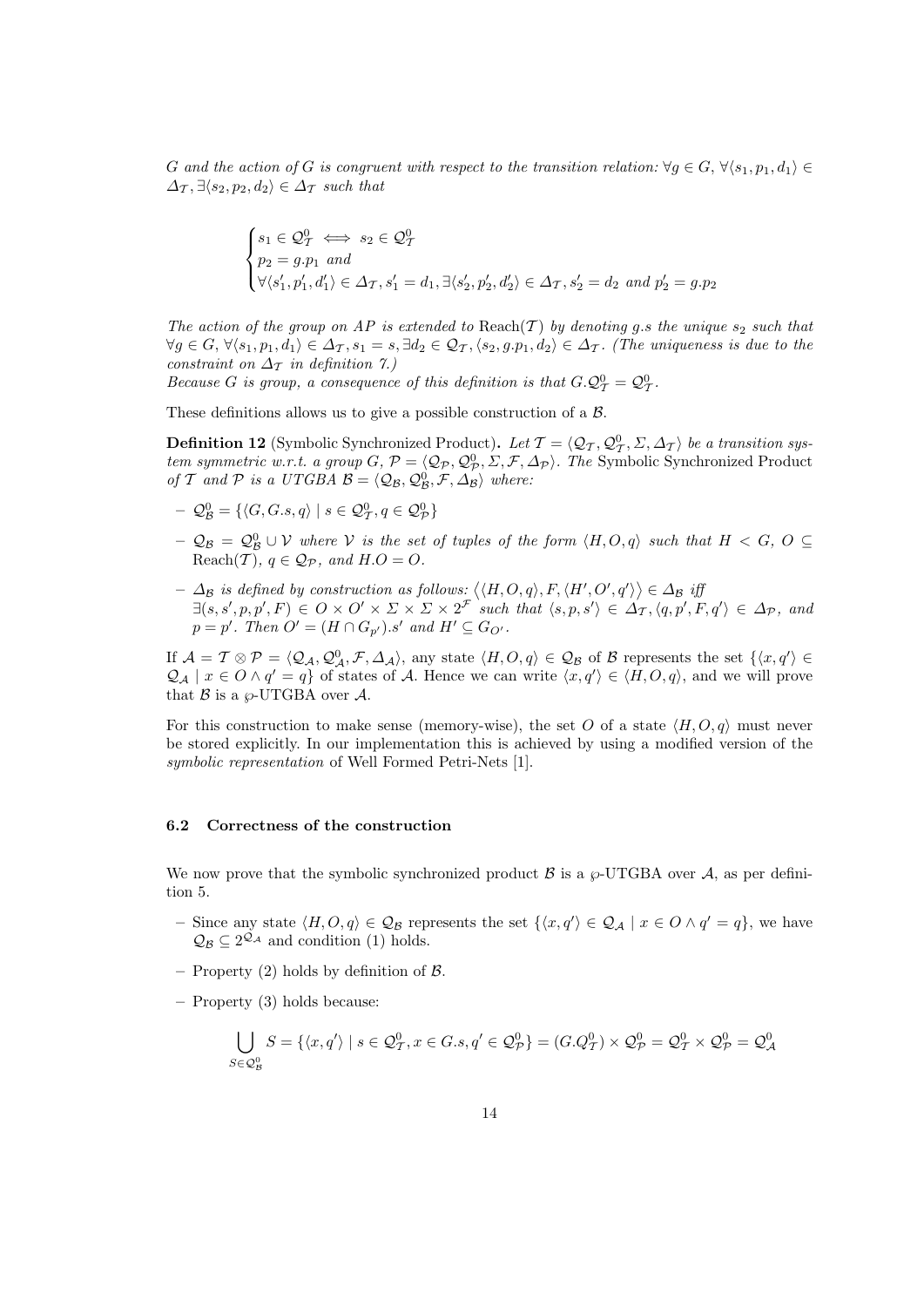– Property (4) translates as follows:

$$
\forall \langle \langle s, q \rangle, F, \langle s', q' \rangle \rangle \in \Delta_{\mathcal{A}}, \forall \langle H, O, q \rangle \in \text{Reach}(\mathcal{B}), \langle s, q \rangle \in \langle H, O, q \rangle \implies \exists \langle H', O', q' \rangle \in \mathcal{Q}_{\mathcal{B}}, \langle s', q' \rangle \in \langle H', O', q' \rangle, \langle \langle H, O, q \rangle, F, \langle H', O', q' \rangle \rangle \in \Delta_{\mathcal{B}}
$$

Let  $\langle \langle s, q \rangle, F, \langle s', q' \rangle \rangle \in \Delta_{\mathcal{A}}$ . By the definition of A, there exists two matching transitions  $\langle s, p, s' \rangle \in \Delta_{\mathcal{T}}$ , and  $\langle q, p', F, q' \rangle \in \Delta_{\mathcal{P}}$  where  $p = p'$ . Let  $\langle H, O, q \rangle \in \text{Reach}(\mathcal{B})$  such that  $\langle s, q \rangle \in \langle H, O, q \rangle$ . By definition of  $\Delta_{\mathcal{B}}$ , there exists  $\langle \langle H, O, q \rangle, F, \langle H', O', q' \rangle \rangle \in \Delta_{\mathcal{B}}$  where  $O' = (H \cap G_{p'})$ .s' and  $H' \subseteq G_{O'}$ . And then  $\langle s', q' \rangle \in \langle H', O', q' \rangle$ .

– Finally property (5) translates as:

$$
\forall \langle \langle H, O, q \rangle, F, \langle H', O', q' \rangle \rangle \in \Delta_{\mathcal{B}}, \forall \langle s', q' \rangle \in \langle H', O', q' \rangle, \text{ then}
$$
  

$$
\exists \langle s, q \rangle \in \langle H, O, q \rangle, \text{ such that } \langle \langle s, q \rangle, F, \langle s', q' \rangle \rangle \in \Delta_{\mathcal{A}}
$$

Let  $\langle \langle H, O, q \rangle, F, \langle H', O', q' \rangle \rangle \in \Delta_{\mathcal{B}}$ , and  $\langle s', q' \rangle \in \langle H', O', q' \rangle$ . By definition of  $\Delta_{\mathcal{B}}$ , we have  $\exists \langle \langle x, q \rangle, F, \langle x', q' \rangle \rangle \in \Delta_{\mathcal{T}}$  such that  $\langle x, q \rangle \in \langle H, O, q \rangle$  and  $\langle x', q' \rangle \in \langle H', O', q' \rangle$ . Since  $\langle x', q' \rangle$ and  $\langle s', q' \rangle$  belong to  $\langle H', O', q' \rangle$ , there exists  $g \in H'$  such that  $g.x' = s'$ . Because  $H' < G$ which is congruent with respect to the transition relation, we have  $\langle \langle g.x, q \rangle, F, \langle g.x', q' \rangle \rangle =$  $\langle \langle g.x, q \rangle, F, \langle s', q' \rangle \rangle \in \Delta_{\mathcal{A}}.$ 

#### 6.3 Operations needed by the emptiness check

Let  $T = \langle H_1, O_1, q_1 \rangle$  and  $D = \langle H_2, O_2, q_1 \rangle$  be two states of B. Since the sets  $O_i$  are not stored explicitly we cannot compare states with different  $H_i$  unless they are expanded into the set of states of A they represent. To avoid this explicit expansion we introduce the following operation that we can use to unify the  $H_i$ .

The refinement of  $\langle H_1, O_1, q_1 \rangle$  w.r.t.  $H_2$  is the finite set Ref $(\langle H_1, O_1, q_1 \rangle, H_2) = \{\langle H_1 \cap H_2, O_i, q_1 \rangle \mid$  $i \in \mathbb{N}$  such that  $\forall i, (H_1 \cap H_2) \cdot O_i = O_i$ , and  $\bigcup_i O_i = O_1$ .

This allows us to check the inclusion of two states as follows:  $\langle H_1, O_1, q_1 \rangle \subseteq \langle H_2, O_2, q_1 \rangle$  iff  $\text{Ref}(\langle H_1, O_1, q_1 \rangle, H_2) \subseteq \text{Ref}(\langle H_2, O_2, q_1 \rangle, H_1).$ 

Seeking visited states that include others (as on lines 15 and 18 of Fig. 4) can be sped up using a two level hash-table. Let G be the group acting on AP such that  $\forall p \in AP, G.p = AP$ . For a state  $\langle H_1, O_1, q_1 \rangle$ , pick an  $s \in O_1$ : G.s is the coarsest equivalence class in which s can belong. We use G.s as a key for our first-level hash table and  $q_1$  as a key for the second level. Therefore when looking for states that include  $\langle H_1, O_1, q_1 \rangle$ , we only need to look through the states that share the same  $G.s$  and  $q_1$ .

Decomp( $\mathcal{B}, \langle R, F, T \rangle, D$ ) is achieved using the refinement above. T is refined with respect to D's  $H_2$ , and D is refined with respect to  $H_1$ , so we can compute the difference:  ${T_i}_i$  $\text{Ref}(\langle H_1, O_1, q_1 \rangle, H_2) \setminus \text{Ref}(\langle H_2, O_2, q_1 \rangle, H_1).$  (The algorithm is improved by grouping some of these  $T_i$ s.)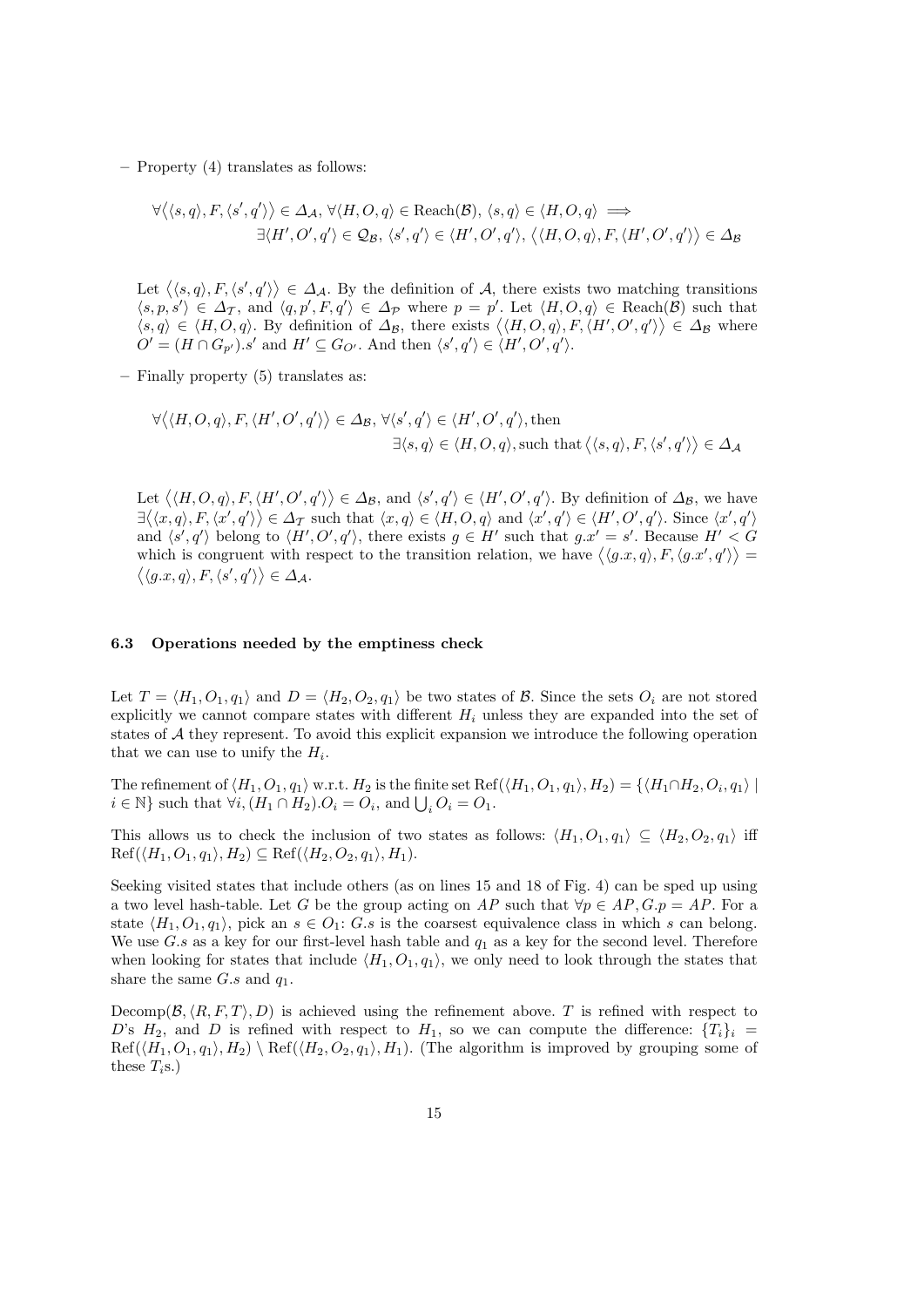|                           |     |      | $SP+TEC$  |          | $SSP+TEC$ |                                                                             |          | $SSP + NSIEC$ |               |          | $SSP + IEC$ |               |          | $SSP+AEC$ |               |          |
|---------------------------|-----|------|-----------|----------|-----------|-----------------------------------------------------------------------------|----------|---------------|---------------|----------|-------------|---------------|----------|-----------|---------------|----------|
| model $n$                 |     | st.  | tr.       | TI       | st.       | tr.                                                                         | T        | st.           | tr.           | T        | st.         | tr.           | T        | st.       | tr.           | T        |
| $WCS3 28 \doteq$          |     | 28   |           | 80 0.05  | 25        |                                                                             | 58 0.06  | 26            |               | 51 0.06  | 24          |               | 45 0.05  | 21        |               | 39 0.05  |
| WCS4 28                   | Ã   | 78   |           | 250 0.06 | 77        |                                                                             | 202 0.14 | 66            |               | 176 0.17 | 43          |               | 96 0.10  | 29        |               | 57 0.06  |
| WCS5 28 $\geq$            |     | 290  |           | 979 0.13 | 416       | 1309 2.76                                                                   |          | 294           | 1118 6.44     |          | 106         |               | 287 0.95 | 39        |               | 82 0.07  |
| $PO22 18$ 음               |     | 252  |           | 431 0.13 | 690       | 1307 0.95                                                                   |          | 738           | 1505 1.10     |          |             | 738 1505 1.10 |          |           | 738 1505 1.10 |          |
| PO2318                    | ତ୍ର | 292  |           | 511 0.17 | 770       | 1441 1.48                                                                   |          | 750           | 1550 1.69     |          |             | 750 1550 1.69 |          |           | 750 1550 1.69 |          |
| PO3222                    |     | 1173 |           |          |           | 2235 0.65 2184 4730 7.40 1400 3031 3.75 1400 3031 3.75 1392 2982 3.71       |          |               |               |          |             |               |          |           |               |          |
| WCS322                    |     | 99   |           | 279 0.06 | 94        |                                                                             | 255 0.13 | 91            |               | 250 0.14 |             | 73 194 0.13   |          | 30        |               | 70 0.07  |
| $WCS4 22 \nightharpoonup$ |     | 434  | 1485 0.13 |          |           | 602 2063 1.60                                                               |          |               | 568 1980 2.17 |          | 297         |               | 940 1.07 | 64        |               | 177 0.15 |
| WCS5 22                   |     | 1889 |           |          |           | 7430 0.60 4224 17744 144 3905 16719 107 1370 4815 23.7                      |          |               |               |          |             |               |          | 136       |               | 428 0.46 |
| PO22 32                   |     | 2484 | 5482 0.91 |          |           | 866 1817 2.16                                                               |          |               | 864 1814 2.14 |          |             | 865 1814 2.14 |          |           | 864 1813 2.14 |          |
| PQ23 325                  |     | 3253 | 7200 1.56 |          |           | 952 2030 3.68                                                               |          |               | 868 1830 3.08 |          |             | 868 1831 3.09 |          |           | 868 1830 3.08 |          |
| $PO32 28$ $\overline{5}$  |     |      |           |          |           | 4617 10651 2.48 1334 2848 4.97 1294 2784 4.78 1294 2784 4.78 1294 2783 4.79 |          |               |               |          |             |               |          |           |               |          |

Table 1. States (st.) and transitions (tr.) explored by each algorithm on different models, and seconds (T) taken. All averaged on n properties.

#### 6.4 Handling Asymmetric Transition Systems

The method, as described here, is heavily dependent on the global symmetries of the transition system  $\mathcal T$  (i.e., on the group  $G$ ). The bigger  $G$  is, the better the achieved reduction is. On a transition system mostly asymmetric,  $G$  will be very small, maybe the identity (i.e., no symmetries at all), and consequently the subgroups  $H < G$  computed for each node will allow even less reductions.

There is one way to handle an asymmetric transitions system  $\mathcal T$  with this method: it is to rewrite the it as a composition  $T_S \otimes C$  where  $T_S$  is globally symmetric w.r.t. a large G and C is a constraint automaton such that  $T_S \otimes C = T$ . Now, instead of constructing the symbolic synchronized product method of  $\mathcal{T} \otimes \mathcal{P}$ , we can construct it for  $\mathcal{T}_S \otimes \mathcal{P}_C$  where  $\mathcal{P}_C = \mathcal{C} \otimes \mathcal{P}_C$ . In other words, we shifted all asymmetries from the system automaton to the property automaton. This works because the method does not require a symmetric property automaton.

Haddad et al. [6] show one way to construct  $\mathcal{T}_s$  and  $\mathcal{C}$  from  $\mathcal{T}$ , while we are using a more optimal transition-based construction which is yet unpublished.

### 7 Performance

The symbolic synchronized product of definition 12 has been implemented using the core of GreatSPN<sup>1</sup> [1], and the emptiness checks we presented are implemented in Spot<sup>2</sup>. Connecting the two tools allowed us to compare different techniques.

Table 1 presents some measurements on two parametrized models: WCS [1] and PO [8]. In both cases increasing the parameter increases the number of states of system. Each of these models was synchronized against 50 property automata: the table has been split to average the cases were the resulting product is empty separately from the cases were it is not. The reason is that the emptiness check has to check all states of an empty product, but can abort early if it is nonempty. The column n shows how much of the 50 cases were empty or not.

 $^2$  http://spot.lip6.fr/

 $^1$  http://www.di.unito.it/∼greatspn/ 2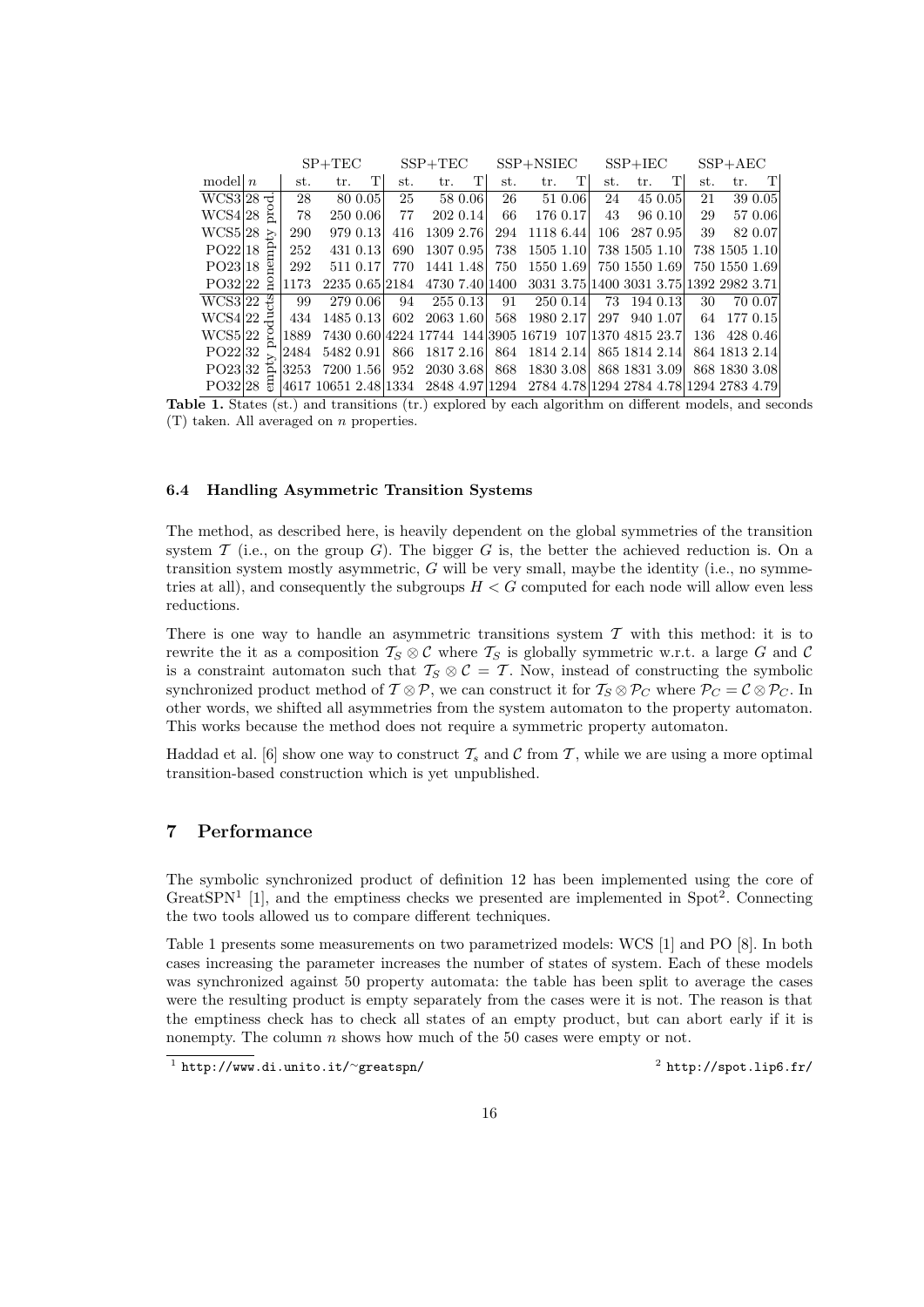The abbreviations in the headers refer to how the product was constructed and checked for emptiness. SP is the synchronized product of definition 9 while SSP designates the symbolic synchronized product of definition 12. SP's state are not sets, so it is checked with a traditional emptiness check (TEC) similar to the one of Fig. 4 but without any inclusion check or decomposition. IEC designates the emptiness check of Fig. 4. NSIEC is the same algorithm without lines 18–21 (i.e., No Stack Inclusion). Finally, AEC designates the approximative emptiness check of Section 4.

We observe that although SP is a lot faster than SSP, it visits many more states and hence requires a lot more memory. The different versions of our emptiness check algorithm can be compared in the four SSP columns: on the WCS model, adding inclusion checks in the removed states (NSIEC) reduce the size of the explored automaton (compared to TEC), and adding inclusion checks in the search stack (IEC) reduces the automaton further. Therefore, although the decomposition operation is costly (time-wise) it really helps reduce the memory footprint of the model-checking. The last column shows that approximation is indeed faster and constructs less states than all others methods. It is worth noting that it yielded no false negatives in these experiments! On the PO model, the new emptiness check algorithms are not significantly better because the model offers little occasion for inclusion; still it can be seen that they do no incur any overhead.

# 8 Conclusion

In this paper, we presented two novel emptiness check algorithms dealing with automata whose states are sets, and exploiting inclusions between these sets. Because there exists multiple methods to build such "set automata", we tried not to tie these algorithms to any specific method by providing a set of formal constraints that the automaton must verified to apply the emptiness check algorithms. We are now considering how it could be applied to techniques like unfolding graphs [3], observation graphs [7].

The results we obtained on the symmetry-based construction indicate that using inclusion and decomposition reduces the number of states by a great factor to the detriment of the time. Actually, the loss of time is due to the way the states are encoded. Because this technique calls for a representation of sets that allow fast inclusion checks and decomposition, we expect that encoding sets with BDDs or DDDs [10] would improve the situation.

## Bibliography

- [1] S. Baarir, S. Haddad, and J.-M. Ilié. Exploiting partial symmetries in well-formed nets for the reachability and the linear time model checking problems. In Proc. of WODES'04, pages 223–228, Sept. 2004.
- [2] J.-M. Couvreur. On-the-fly verification of temporal logic. In Proc. FM'99, volume 1708 of LNCS, pages 253–271. Springer-Verlag, Sept. 1999.
- [3] J.-M. Couvreur, S. Grivet, and D. Poitrenaud. Designing a LTL model-checker based on unfolding graphs. In *Proc. of the ICATPN'00*, volume 1825 of *LNCS*. Springer-Verlag, June 2000.